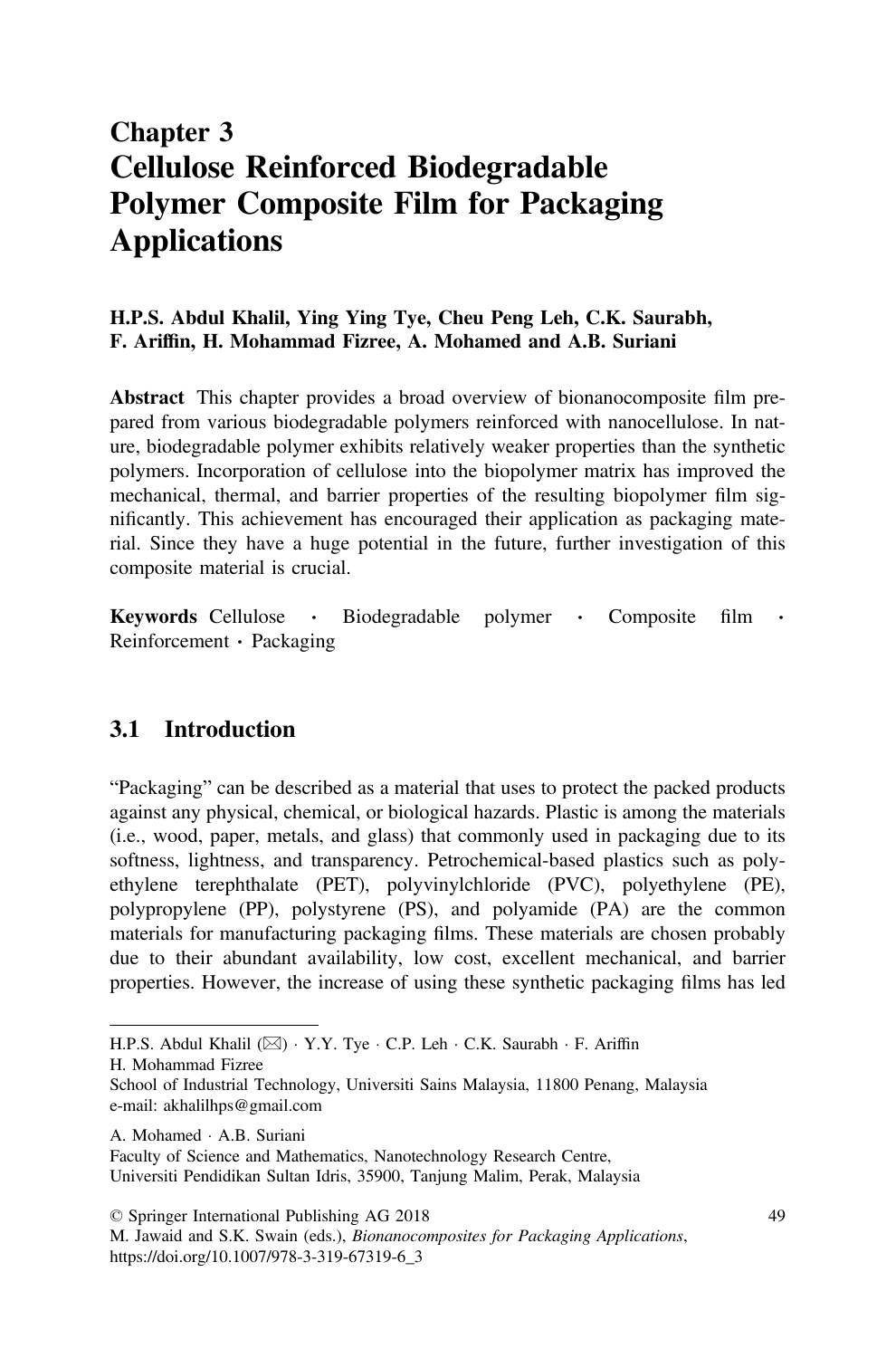to serious municipal waste disposal problem, which attributed by the materials' non-degradable characteristic (Siracusa et al. [2008](#page-19-0)). Therefore, the biodegradable polymer becomes more attention as green materials for packaging applications.

Biodegradable polymers can be derived from renewable resources (biomass) and microorganisms or synthesized from bio-derived monomers (Vieira et al. [2011\)](#page-19-0). Polymers from biomass such as polysaccharides, proteins, and lipids are the most basic (common) materials utilized to form edible and/or biodegradable films. Polysaccharides have good film forming properties, but their moisture barriers are weak, while the protein-based films usually have better mechanical and barrier properties than that of the polysaccharide-based films. Although lipid films exhibit good moisture barrier properties, they can cause textural and organoleptic problems (Vieira et al. [2011](#page-19-0)). Since these biodegradable polymer films possess certain unfavorable physicochemical properties, which may restrict their applicability and feasibility on edible or non-edible packaging applications, development of composite film is an alternative approach to solving this issue.

Cellulose is one of the polysaccharides that largely available in the world. In comparison with other biopolymers, cellulose is neither meltable nor soluble in water or any common organic solvents. Thus, chemical modification of cellulose surface is generally required to form soluble cellulose (i.e., cellulose derivatives), which is suitably used as film-forming materials for packaging. Since cellulose exhibits excellent mechanical performance, it has gained more significant interest and attention as reinforcement in the biodegradable polymer film. It is well known that incorporation of cellulose into a biodegradable polymer film can be an effective way to overcome the poor properties of the biodegradable polymer and meanwhile, obtain desired function and properties (Hu et al. [2016](#page-17-0); Phan The et al. [2009\)](#page-18-0).

This chapter highlights the important role of cellulose used as reinforcement material in packaging applications. Literature review on cellulose reinforced biopolymer-based biodegradable packaging film is the main focus in this chapter. Hence, the first section of this chapter briefly summarizes the chronological events of cellulose fiber as reinforcement in composite materials, whereas the second section describes the characteristics and properties of different (micro-/nanoscale) cellulose as reinforcing materials. Thereafter, the following section comprehensively discusses the preparation and properties of the composite film with cellulose reinforced plastics by using the biodegradable polymer as a matrix. The criteria of this composite film as packaged material are also highlighted in the last section of this chapter.

# 3.2 Chronological Events of Cellulose Fiber as Reinforcement in Composite Materials

Since cellulosic fiber consists of specific benefits over the synthetic fibers (i.e., carbon and glass fibers) such as renewability, abundant availability, inexpensive and acceptable specific strength, as well as non-hazardous, cellulosic natural fiber as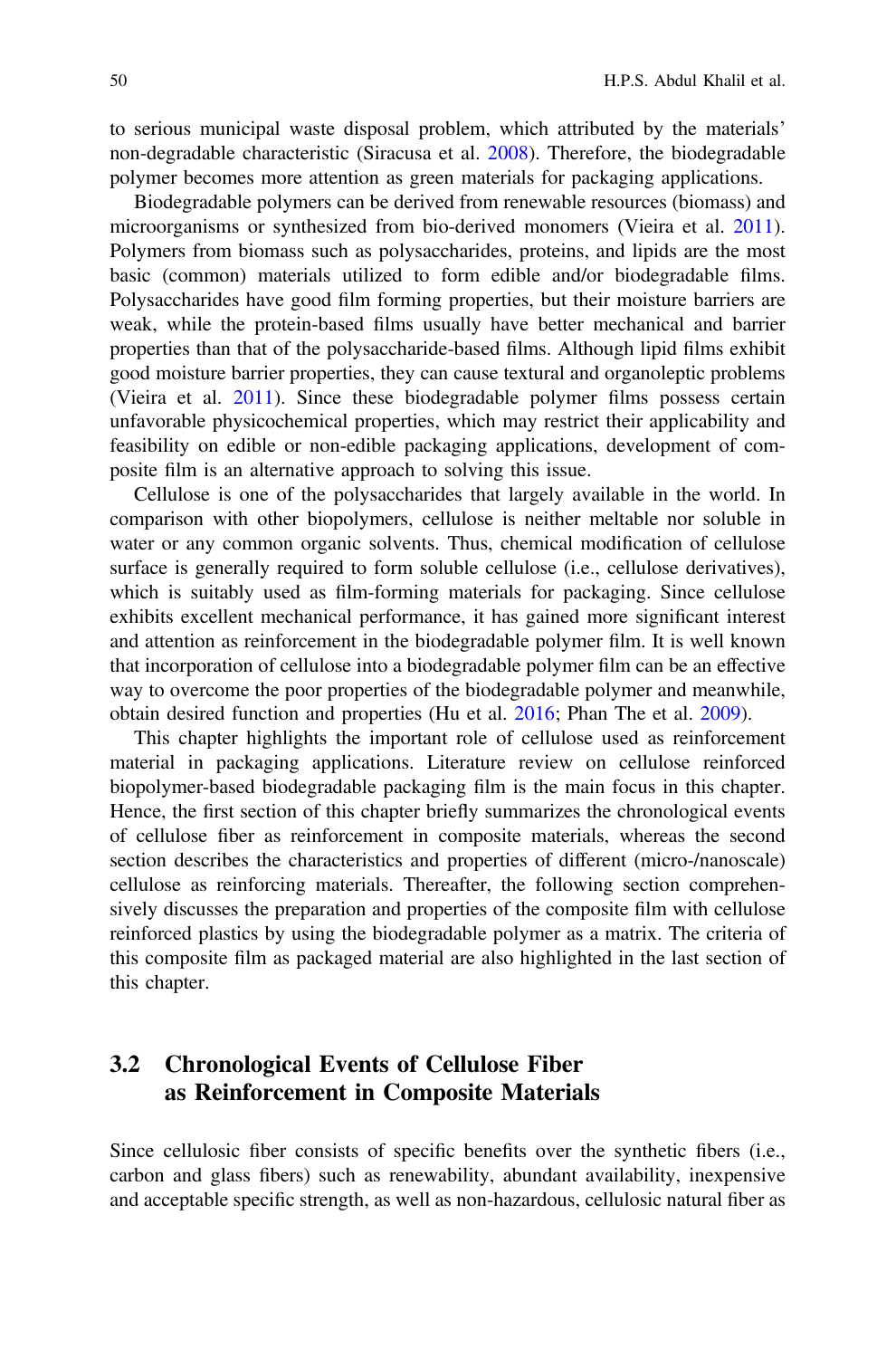| Year             | Progress and development                                                                                                                        | References                                           |
|------------------|-------------------------------------------------------------------------------------------------------------------------------------------------|------------------------------------------------------|
| 1838             | First introduction of cellulose                                                                                                                 | Bledzki and Gassan<br>(1999)                         |
| 1908             | Cellulose from paper or cotton reinforced phenol or<br>melamine formaldehyde matrix as sheet for electronic<br>purpose                          | Bledzki and Gassan<br>(1999)                         |
| 1978             | Jute fiber reinforced polyester as construction material<br>for building                                                                        | Bledzki and Gassan<br>(1999)                         |
| 1987             | Cellulosic pulp fiber reinforced thermoplastic<br>composite                                                                                     | Boldizar et al. (1987)                               |
| 1995             | First introduction of "all-organic" nanocomposite:<br>cellulose whickers from sea animal reinforced<br>polymer nanocomposite film               | Favier et al. $(1995)$                               |
| 1996             | Cellulose whickers from wheat straw reinforced<br>thermoplastic nanocomposite film                                                              | Helbert et al. $(1996)$                              |
| 1999             | Green composite: cellulosic pineapple leaf fiber<br>reinforced Poly<br>(3-hydroxybutyrate-co-3-hydroxyvalerate)<br>biodegradable composite film | Luo and Netravali (1999)                             |
| 2000             | Cellulose microfibrils from potato tuber cells<br>reinforced starch film for packaging                                                          | Dufresne et al. (2000)                               |
| 2001             | Cellulose fiber reinforced starch composite film for<br>thermoforming packaging                                                                 | Moroa (2001)                                         |
| $2004 -$<br>2005 | First introduction of "all-cellulose" composite: native<br>cellulose fiber reinforced cellulose matrix                                          | Nishino et al. $(2004)$ ,<br>Gindl and Keckes (2005) |
| 2005             | Microcrystalline cellulose (MCC) reinforced<br>Polylactic acid (PLA) biodegradable composite film<br>for packaging                              | Mathew et al. $(2005)$                               |
| 2007             | MCC reinforced hydroxypropyl methylcellulose<br>(HPMC, a cellulose derivative) film for food<br>packaging                                       | Dogan and McHugh<br>(2007)                           |
| 2008             | Carboxymethyl cellulose (CMC) reinforced pea starch<br>composite film for food and biodegradable packaging                                      | Ma et al. (2008)                                     |
| 2009             | Cellulose whiskers reinforced chitosan composite film<br>for food packaging                                                                     | Li et al. $(2009)$                                   |
| 2009             | Cellulose nanofiber reinforced mango puree<br>composite film for food packaging                                                                 | Azeredo et al. (2009)                                |
| 2009             | Microfibrillated cellulose reinforced PLA composite<br>film for packaging applications                                                          | Suryanegara et al. (2009)                            |
| 2010             | Cellulose nanofiber reinforced PLA composite film<br>for packaging applications                                                                 | Jonoobi et al. $(2010)$                              |
| 2010             | Bamboo cellulosic crystal reinforced starch composite<br>film for packaging applications                                                        | Liu et al. $(2010)$                                  |
| 2010             | Bagasse cellulose whickers reinforced natural rubber<br>composite for packaging films and tapes                                                 | Bras et al. (2010)                                   |

<span id="page-2-0"></span>Table 3.1 Chronological events of the development of cellulose fiber as reinforcement in composite materials

(continued)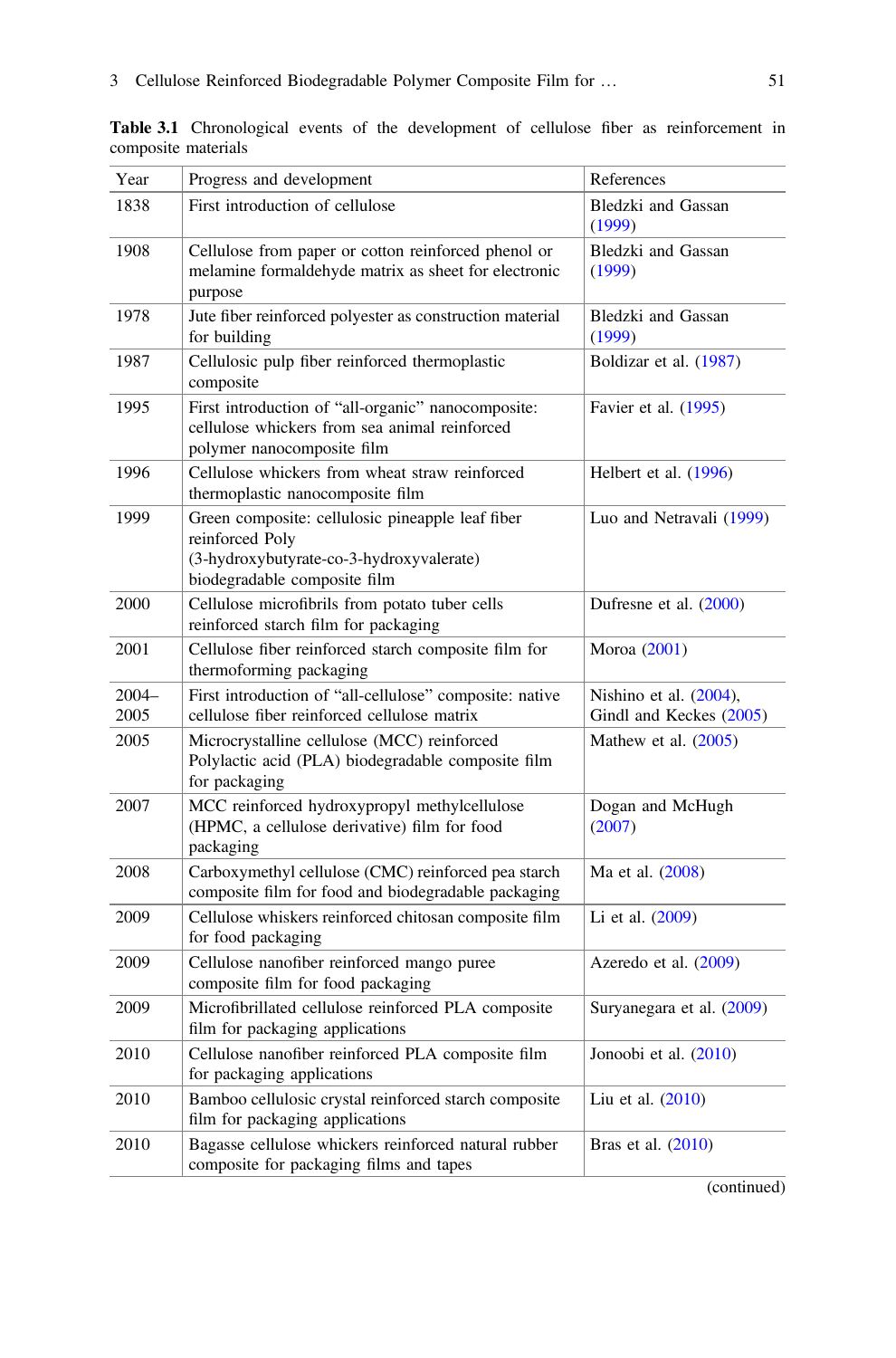| Year | Progress and development                                                                                          | References                               |
|------|-------------------------------------------------------------------------------------------------------------------|------------------------------------------|
| 2011 | Different cellulose nanoparticles reinforced HPMC<br>composite film for packaging                                 | Bilbao-Sainz et al. (2011)               |
| 2011 | Nanocrystalline cellulose reinforced xylan composite<br>film for packaging applications                           | Saxena et al. $(2011)$                   |
| 2012 | Nanocrystalline cellulose reinforced chitosan<br>composite film for food packaging                                | Khan et al. $(2012)$                     |
| 2013 | Cellulose nanowhiskers reinforced cellulose acetate<br>composite film for packaging                               | Yang et al. $(2013)$                     |
| 2014 | Cellulose reinforced alginate composite film for<br>packaging                                                     | Sirviö et al. $(2014)$                   |
| 2015 | Recycle cellulose reinforced starch–gelatin composite<br>film for packaging                                       | Rodríguez-Castellanos<br>et al. $(2015)$ |
| 2016 | Bacterial cellulose nanowhiskers reinforced<br>thermoplastic corn starch nanocomposite film for food<br>packaging | Fabra et al. $(2016a)$                   |
| 2016 | MCC reinforced polypropylene composite for<br>microwavable packaging                                              | Ummartyotin and Pechyen<br>(2016)        |

Table 3.1 (continued)

reinforcement for composite material and their utilization in various applications have been widely studied in the past few years (Jawaid and Khalil [2011\)](#page-17-0). Table [3.1](#page-2-0) illustrates the chronological events of the development of cellulose fiber as reinforcing materials including its modification and applications. As can be seen, cellulose as filler in the composite material is mainly focused on the field of packaging. Since the year 1999, researchers are started paying attention to renewable and sustainable packaging materials.

## 3.3 Cellulose: A Biodegradable Polymer Reinforcement

Cellulose can be obtained from wood or non-wood plant biomasses. It is a linear carbohydrate polymer chain that consists of units of glucose connected through  $(1,4)$ - $\beta$ -D linkages (Tye et al. [2016\)](#page-19-0). Moreover, it is among the constituents (i.e., hemicellulose and lignin) of lignocellulose biomass that largely available with a content approximately about 45%. In the plant cell wall, the crystalline fraction of the plant is contributed only by cellulose, whereas hemicellulose and lignin are amorphous. Since a lot of hydroxyl groups in the crystalline phase of cellulose form many hydrogen bonds, and these hydrogen bonds construct a huge network that directly contributes the compact and highly ordered crystal cellulose structure, cellulose is very stable and difficult to break apart. Therefore, with this crystalline part, cellulose has outstanding mechanical properties, which is interesting to be used as reinforcement in polymer composite (Zimmermann et al. [2010\)](#page-20-0). Nevertheless, the mechanical properties of cellulose are strongly depended on the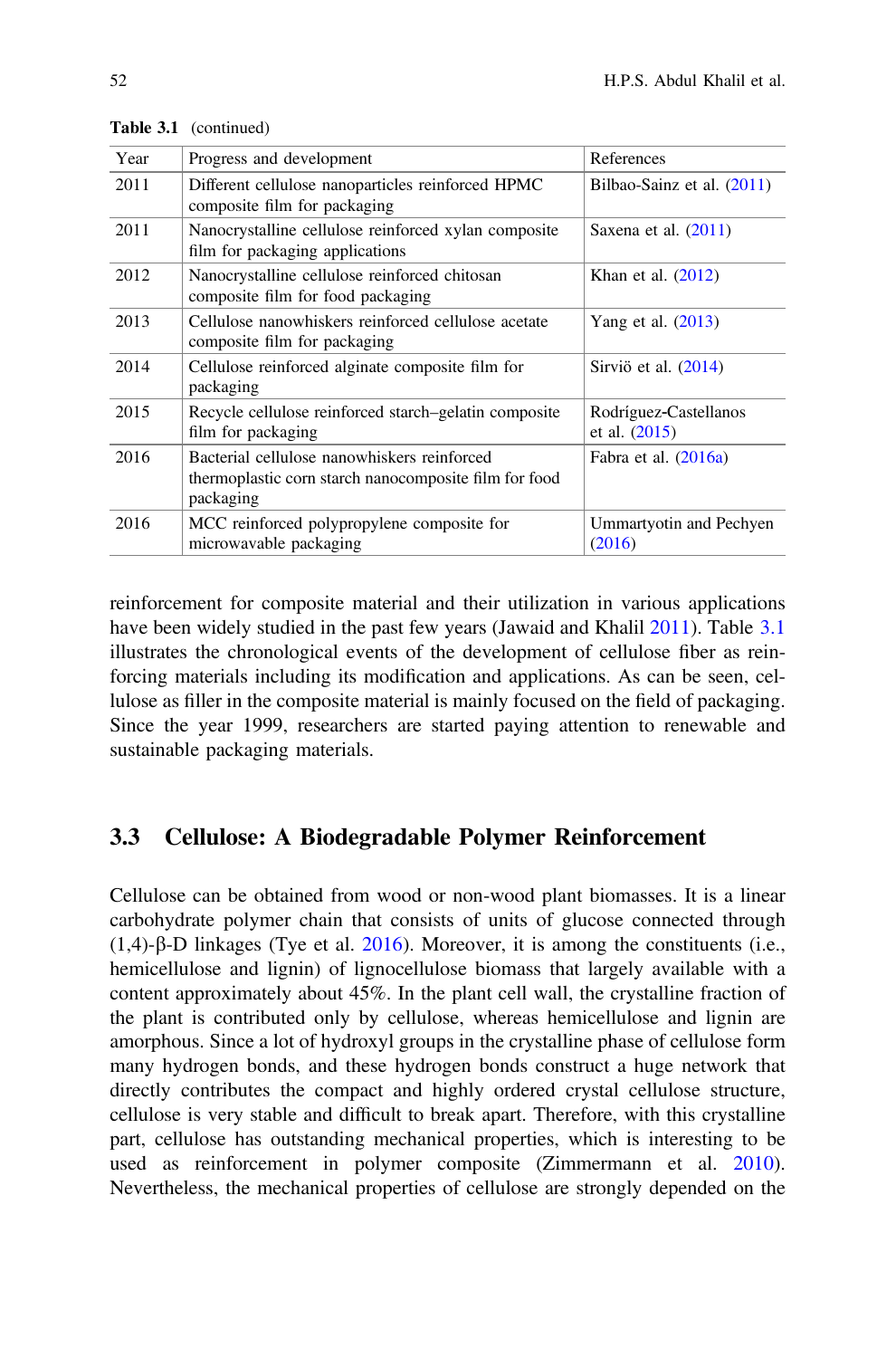cellulose type (Brinchi et al. [2013](#page-16-0)). Cellulose fibers are assembled in a hierarchical and multi-level ordered structure, where microfibrils (basic fibrils) in the nano-sized scale formed by the cellulose chains are packed into larger units called macrofibrils. Therefore, different kinds of nanocellulose fillers can be extracted such as cellulose nano-structured materials (i.e., microcrystalline cellulose and microfibrillated cellulose) and cellulose nanofibers (i.e., nanocrystalline cellulose and nanofibrillated cellulose) (Osong et al. [2016](#page-18-0)).

# 3.3.1 Cellulose Nano-structured Materials

Within the microfibrils in the plant cell wall, cellulose exhibits both crystalline and amorphous regions. Since it is known that crystalline cellulose is much stronger and stiffer than the amorphous cellulose and cellulose itself, the production of microcrystalline cellulose (MCC) can be a better reinforcing agent than cellulose (Ashori and Nourbakhsh [2010\)](#page-16-0). Microcrystalline cellulose (MCC) or known as cellulose microcrystal is a crystalline cellulose. It is generally produced from the acid hydrolysis of cellulosic pulp fiber to remove the amorphous region of cellulose (Ashori and Nourbakhsh [2010](#page-16-0); Siqueira et al. [2010](#page-19-0)). The resulting particles are porous, insoluble in water, possess high cellulose content, high aspect ratio (>1000), and high crystallinity (Moon et al. [2011;](#page-18-0) Osong et al. [2016\)](#page-18-0). In comparison with other synthetic polymers such as glass fiber, MCC is cheap, has low density, and is renewable as well as biodegradable. Moreover, the high crystallinity of MCC delivers a strong reinforcing ability due to the high modulus. The longitudinal modulus for MCC is about 150 GPa, which is capable of improving the mechanical properties of the resulting biocomposites. Therefore, MCC has been widely used as fillers in various polymers composite (Ashori and Nourbakhsh [2010;](#page-16-0) Rico et al. [2016](#page-19-0)).

Microfibrillated cellulose (MFC) is cellulose microfibrils that can be extracted by a mechanical disintegration process (consisting of refining and high-pressure homogenizing) with or without chemical/enzymatic pretreatment from cellulosic pulp fiber (Siró and Plackett [2010\)](#page-19-0). Besides, there are also several kinds of mechanical treatment such as microfluidization, super-grinding, cryo-crushing, steam explosion, and high-intensity ultrasonication (HIUS), which can be used to reduce the particle size of fibers to micro- or nanoscale (Osong et al. [2016\)](#page-18-0). The resulting particles are spaghetti-like in shape, long, flexible, and composed of more or less individualized cellulose microfibrils (width: 10–100 nm, length: 0.5– 10 mm) and pure cellulose that contains both crystalline and amorphous regions (Moon et al. [2011](#page-18-0); Siqueira et al. [2010](#page-19-0)). Moreover, MFC has a very good ability to form the web-like network and high elastic modulus ( $\sim$ 150 GPa), which is attracted to be used as reinforcement materials in composite films (Siqueira et al. [2010\)](#page-19-0).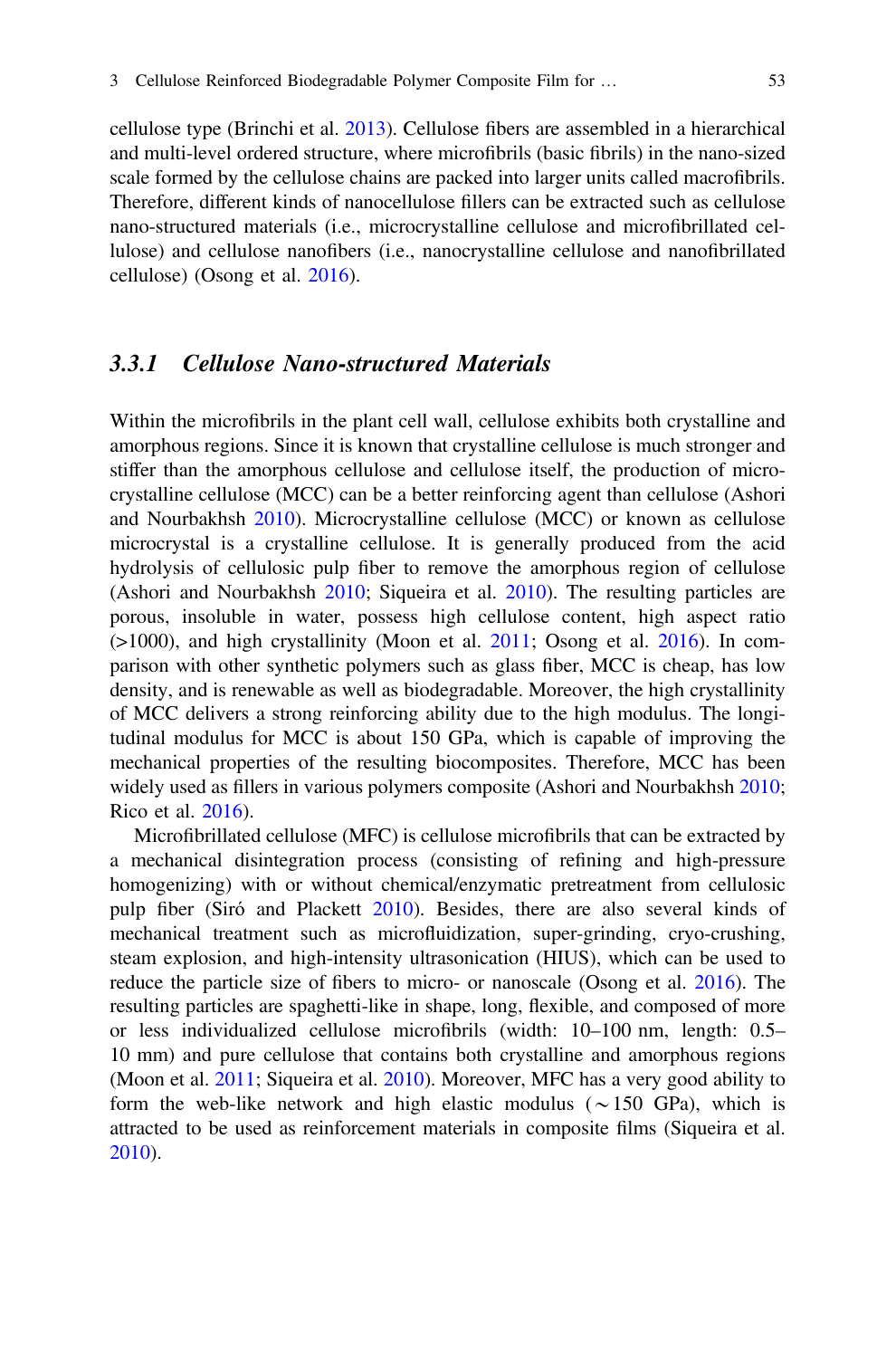# 3.3.2 Cellulose Nanofibers

Nanofibrillated cellulose (NFC) is cellulose nanofibrils or finer cellulose fibrils produced by high shearing forces of disintegration leading to a high degree of fibrillation from cellulosic pulp fiber. Similar to MFC, the resulting NFC particles consist of pure cellulose from both crystalline and amorphous regions and have the ability to create entangled networks (Kalia et al. [2014\)](#page-17-0). However, NFC has a relatively high aspect ratio (width: 4–20 nm wide, length: 500–2000 nm) than MFC (Moon et al. [2011\)](#page-18-0). The wide range of size distribution for NFC usually dependent on the energy input to disintegrate the cellulose fibers and on the pretreatment utilized to facilitate the disintegration process (Kalia et al. [2014](#page-17-0)). Besides, nanocrystalline cellulose or known as cellulose nanocrystal is stiff-rod ('rice-like') or whisker-shaped particles produced after acid hydrolysis of MCC or cellulose fiber (Siqueira et al. [2010](#page-19-0)). Similar to MCC, the resulting particles are crystalline cellulose with a high crystallinity of 54–88%. Nevertheless, NCC has a relatively higher aspect ratio than MCC (width: 3–5 nm, length: 50–500) (Moon et al. [2011\)](#page-18-0).

# 3.4 Cellulose Reinforced Biodegradable Polymer Composite Film

The reason for using biodegradable polymers is to reduce the amount of synthetic polymer required for packaging applications, but not to completely replace the synthetic plastic. Nevertheless, the commercial use of biodegradable polymer films has been limited due to their poor mechanical and barrier properties when compared to synthetic polymers. The incorporation of reinforcing component to polymer has recently proposed to improve the poor properties of this biopolymer film. However, many reinforced materials especially the macroscopic reinforcing components present poor interfacial adhesion with the polymer matrix (Azeredo et al. [2009\)](#page-16-0). Therefore, there has been a growing interest from industry to use nano-sized cellulose as reinforcement materials in packaging applications. Nanocellulose materials are usually having a high aspect ratio, which is capable of providing better reinforcing effects. Hence, a high strength, stiffness, and transparency film can be produced due to the uniform dispersion of nanoparticles in a polymer matrix (Besbes et al. [2011\)](#page-16-0).

### 3.4.1 Types and Properties of Biodegradable Polymer

Unlike non-renewable petroleum-based biodegradable polymer, biodegradable polymers can be naturally derived from renewable resources. The renewable biodegradable polymer can be categorized into three groups depending on the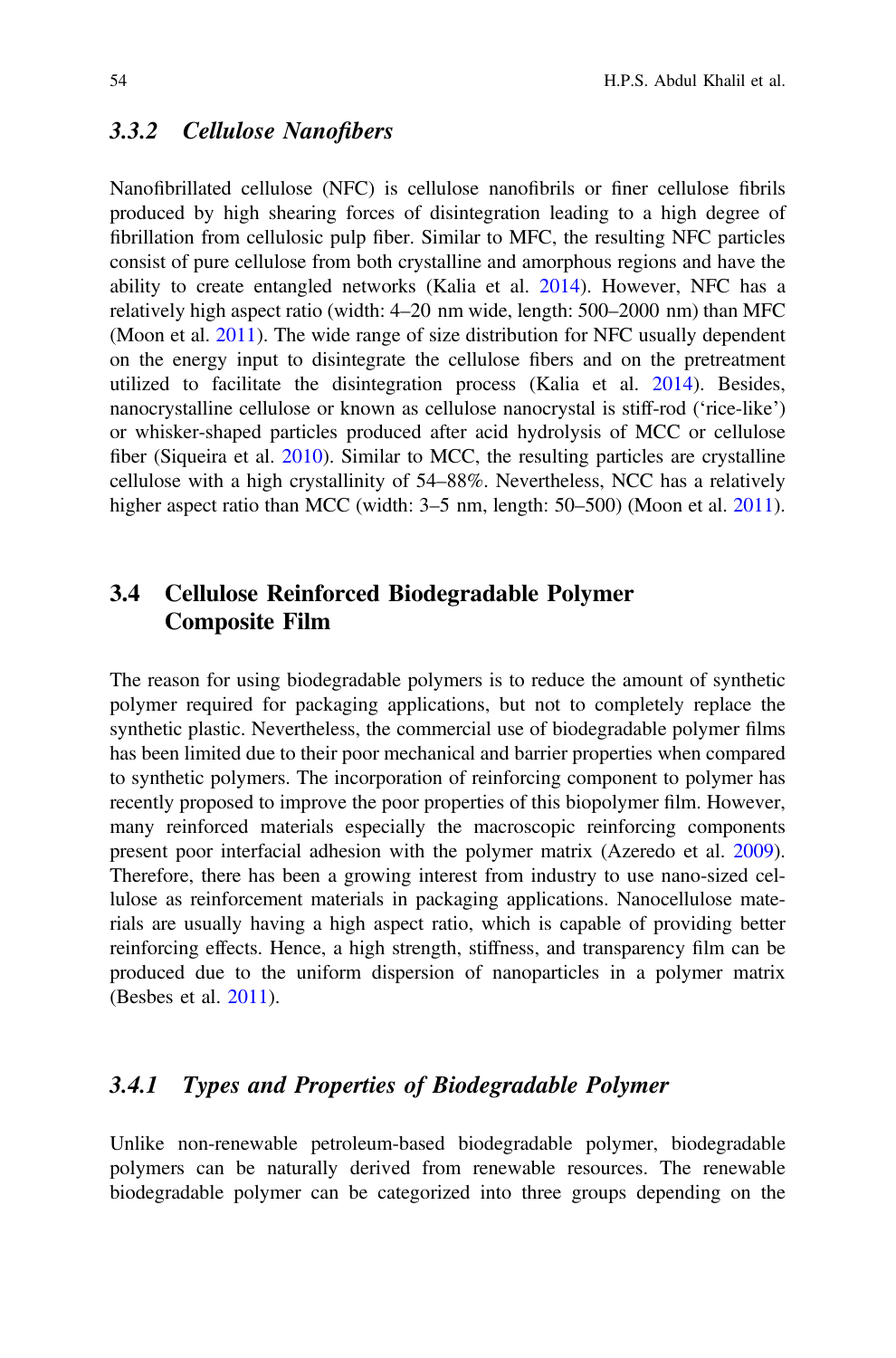

Fig. 3.1 Classification of renewable biodegradable polymers (Othman [2014](#page-18-0))

origin of the biopolymers: (1) natural biopolymers extracted from natural products, (2) synthetic biopolymers from microbial production or fermentation, and (3) synthetic biopolymers conventionally and chemically synthesized from biomass (Fig. 3.1).

#### 3.4.1.1 Polysaccharides

Polysaccharides, proteins, and lipid are the common biodegradable polymer that extracted from plants or animals. Among the biopolymers, polysaccharides such as starch, cellulose, seaweed, and chitosan are widely used as polymer film in packaging applications due to they are typically cheap and abundantly available.

Starch is derived from cereal grains and tubers like corn, wheat, potato, tapioca, and rice. Generally, it consists of two kinds of molecules such as amylose (about 20–30%) and amylopectin (about 70–80%), in which amylose was the primary molecule for filmmaking. The edible film with high amylose content is flexible, oxygen impermeable, oil resistant, heat sealable, and water soluble. Moreover, starch is extensively used as a replacement for plastic polymer due to both having similar characteristics, which are transparent, odorless, tasteless, colorless, non-toxic, biologically absorbable, semipermeable to  $CO<sub>2</sub>$ , and resistant to the passage of  $O_2$ . In addition, edible starch-based films can hinder microbial growth by lowering the water activity within the package (Shit and Shah [2014](#page-19-0)). Although starch is edible, safe, and degradable, it has low mechanical properties. Therefore, previous studies have proposed that starch mechanical properties can be improved by incorporation with plasticizer and/or nanofillers (Jiménez et al. [2012](#page-17-0); Othman [2014\)](#page-18-0).

Cellulose and starch are two very similar polymers. Both of them are made from glucose and have the same glucose-based repeat units. The main difference between cellulose and starch is that cellulose contains beta glucose, while starch is made of alpha glucose. Because of this difference, both differ in their chemical and physical properties. In comparison with starch, cellulose from lignocellulosic biomass is a more sustainable material as it does not disturbs the food sources such as wheat, maize, and potatoes, which are mainly used to derive the starch. Unlike starch, only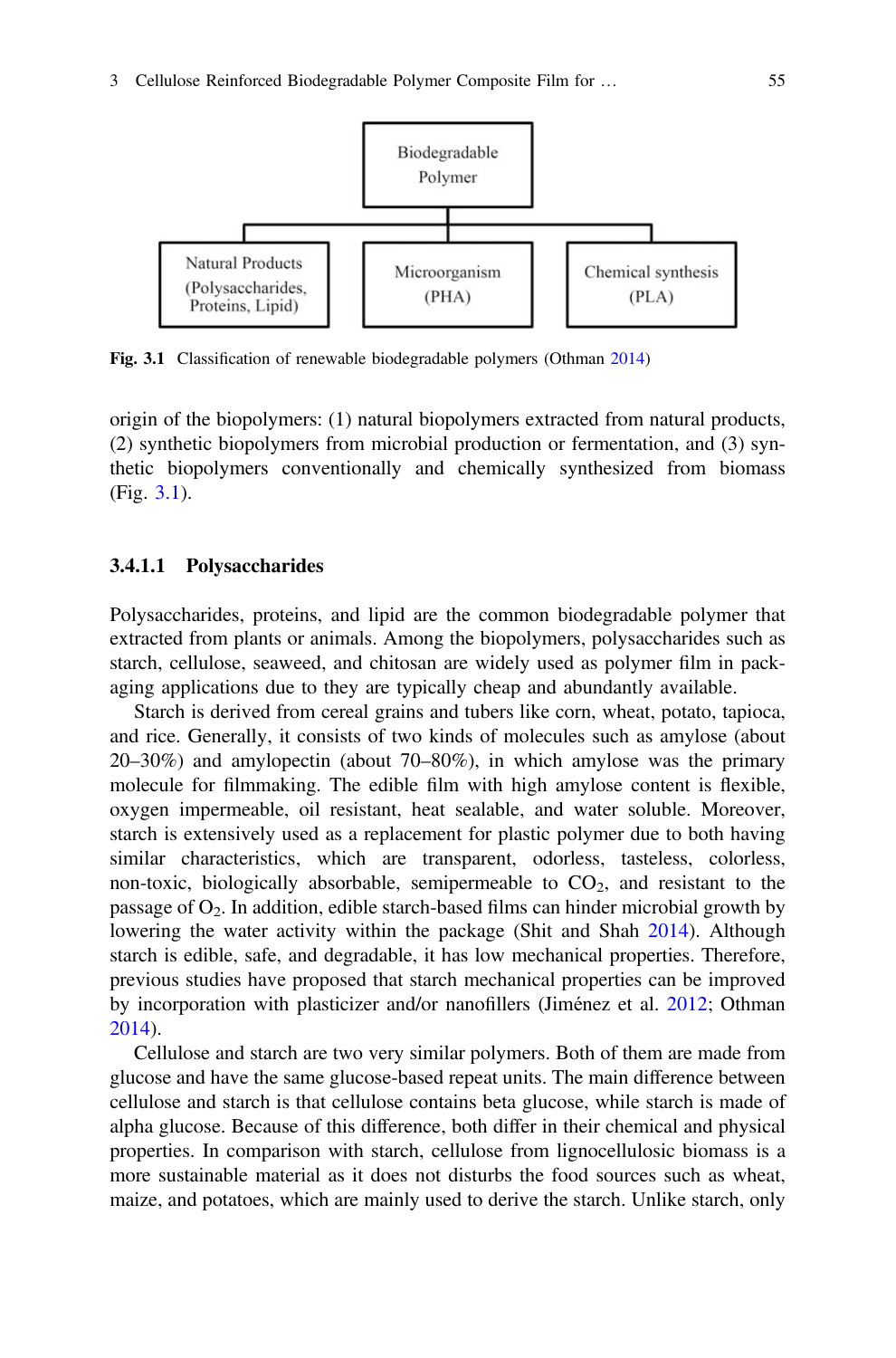cellulose-derived polymers (cellulose derivatives) have the film-forming ability because native cellulose is water-insoluble compound. Hydroxypropyl cellulose (HPC), hydroxypropyl methylcellulose (HPMC), carboxymethylcellulose (CMC), and methylcellulose (MC) are the common cellulose derivatives that used for polymer coatings or films. The cellulose derivatives' films exhibit moderate strength, flexibility, transparency, flavorless, colorless, tasteless, and moderate barriers to oxygen as well as resistant to oils and fats. Nevertheless, similar to starch, they possess poor mechanical and water vapor barrier properties. A way to improve weak properties would be the addition of filler to develop a composite film (Shit and Shah [2014](#page-19-0)).

Besides plant-derived polysaccharides, marine-derived polysaccharides such as alginate, carrageenan, and agar have a potential to form biopolymer film because of their unique colloidal properties, which commonly used as a thickening, stabilizing, and suspending agent in food industry. Alginate, carrageenan, and agar are seaweed derivatives. Agar and carrageenan can be extracted from red seaweed, while alginate from brown seaweed. Since seaweed derivatives are a water-soluble polymer, they exhibit poor water resistance because of their hydrophilic nature. Although edible films prepared from these seaweed-derived polymers have strong potential to be used in wide range of applications, they usually lack the desired mechanical properties, such as high strength that are needed for certain packaging application (Joye and McClements [2014](#page-17-0); Shit and Shah [2014](#page-19-0)).

Chitin is a linear polysaccharide comprised of  $\beta$ -1,4-N-acetylglucosamine, which is extracted from shells of crustaceans and cell walls of fungi. Similar to cellulose, chitin is insoluble in common solvents because of its high crystalline structure and hydrogen bonding between carbonyl, hydroxyl, and acetamide groups. Therefore, chitin is generally used for the production of chitosan by deacetylation (Abdul Khalil et al. [2016](#page-16-0)). Chitosan is biodegradable, non-toxic, and low-cost as well as has good film-forming properties. The edible film prepared from chitosan exhibits excellent  $O_2$  and  $CO_2$  permeability and antimicrobial activity against bacteria, yeasts, and molds (Shit and Shah [2014](#page-19-0)). However, similar to other polysaccharides, their poor mechanical and thermal properties have restricted its widespread applications. Thus, the chitosan film properties can be improved by reinforcement of nano-sized cellulose (Abdul Khalil et al. [2016](#page-16-0)).

#### 3.4.1.2 Proteins

Proteins used to produce edible film can be divided into animal- and plant-derived proteins. Plant origin proteins are corn zein, wheat gluten, soy protein, pea protein, sunflower protein, peanut protein, and cotton protein, whereas animal origin proteins are keratin, collagen, gelatin, fish myofibrillar protein, egg white protein, and casein as well as whey protein (Ogur and Erkan [2015](#page-18-0)). Generally, animal-derived protein (the fibrous protein) is water insoluble, while plant-derived protein (the globular protein) can soluble in water or aqueous solutions of acids, bases, or salts. The chemical and physical properties of these proteins are highly depending on the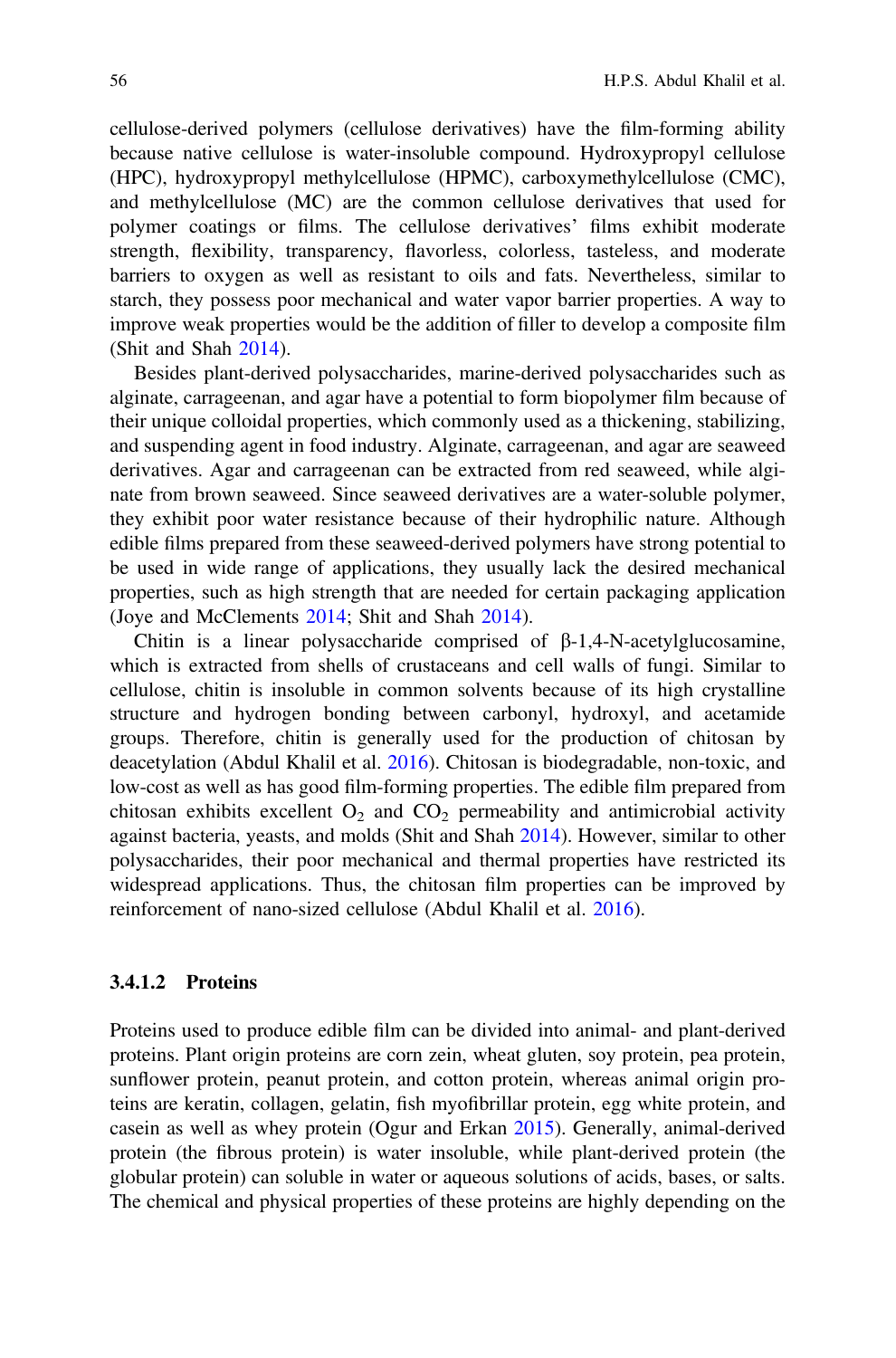relative amounts of component amino acid residues and their placement along the protein polymer chain (Wittaya [2012\)](#page-19-0).

Among the biodegradable polymer films, protein-based films are the most attractive. It has the impressive gas barrier and better mechanical properties as compared with other biodegradable polymer films due to proteins have a unique structure (based on 20 different monomers), which can form bonds at different positions and offer high potential for forming numerous linkages. However, similar to other biodegradable polymers, the protein-based film has a poor water vapor barrier (contain predominantly hydrophilic amino acid residues) and mechanical strength as compared with synthetic polymers, which limits its application. These properties can be improved by modifying properties of the protein by chemical and enzymatic methods, combining with the hydrophobic material or some polymers, or by using a physical method (Bourtoom [2009\)](#page-16-0).

#### 3.4.1.3 Lipid

Lipid compound consists of acetylated monoglycerides, natural wax, and surfactants. Parrafin wax and beeswax are the lipid substances that widely used as edible film. Although lipid-based film is capable of inhibiting the passage of moisture, its hydrophobic character usually forms thicker and brittle film. Therefore, it usually mixes with other film-forming agents such as polysaccharides, to provide mechanical strength, while maintaining its characteristics (Shit and Shah [2014\)](#page-19-0).

### 3.4.1.4 Polyhydroxyalkanoates (PHA)

Different from other biodegradable polymers, polyhydroxyalkanoates (PHA) is a family of bio-polyesters, which derived from the microorganism. PHA is biodegradable. However, it is costly (Yang et al. [2002\)](#page-19-0). Since PHA presents a relatively wide range of properties depending on the hydroxyvalerate (HV) to-hydroxybutyrate (HB) ratio, several studies were conducted using homopolymer polyhydroxy butyrate (PHB), the most common member of the PHA family, as a biomaterial for in vitro and in vivo studies (Martínez‐Sanz et al. [2016](#page-18-0)). Although it presents mechanical properties similar to those synthetic thermoplastics such as polyethylene and polypropylene, it has relatively high glass transition and melting temperatures, leading to excessive brittleness due to its highly crystalline characteristics. In order to reduce the excessive brittleness and low thermal stability, copolymers of PHB with hydroxyvalerate, which commonly known as PHBV, have been developed to enhance the properties of this bio-polyester. Nevertheless, they still present an insufficient barrier to substitute other synthetic polymers commonly used for food packaging applications. Hence, the addition of fillers is an alternative way in order to make this biopolymer more suitable for food packaging applications (Yang et al. [2002](#page-19-0); Fabra et al. [2016b](#page-17-0)).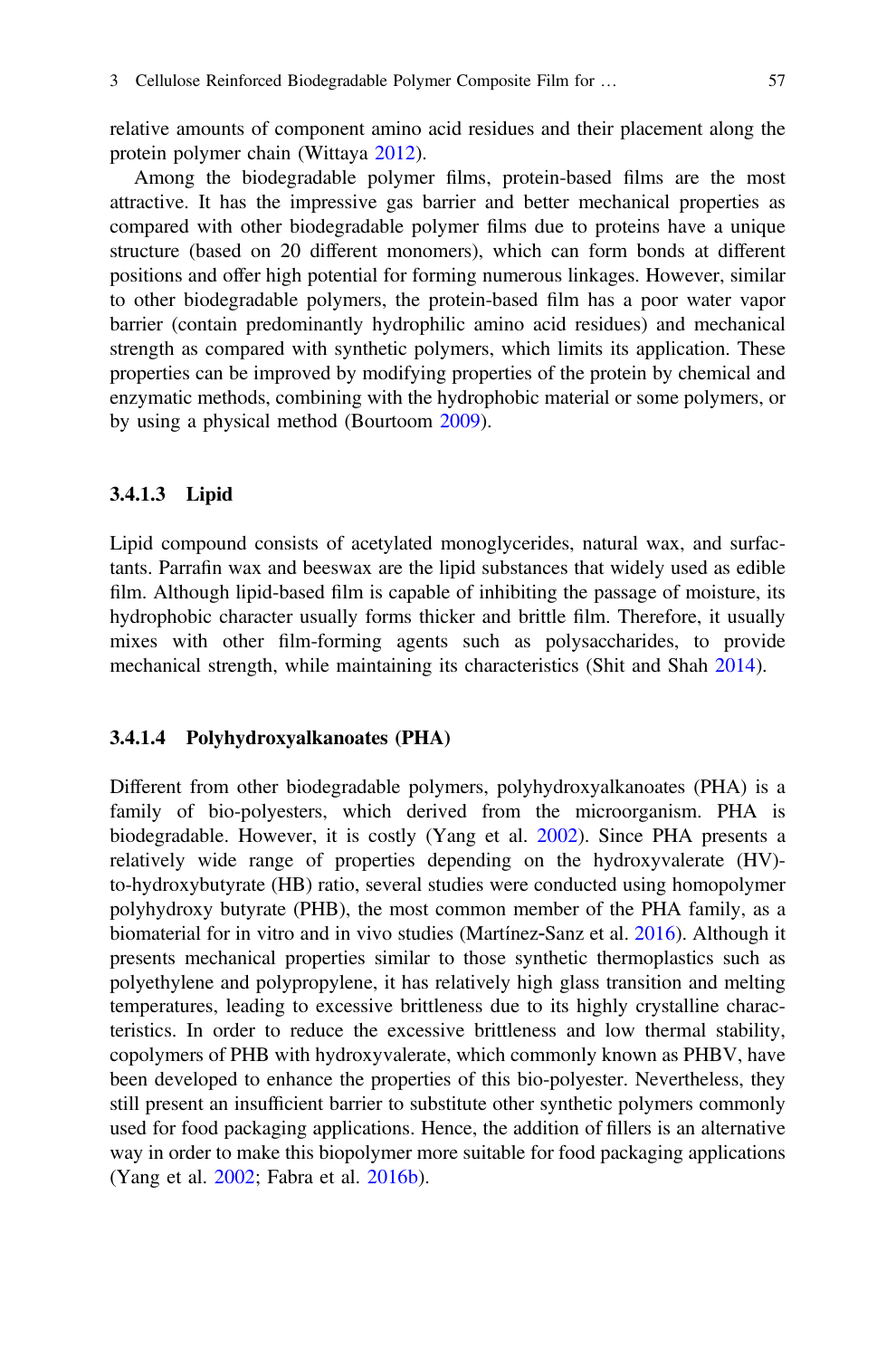#### 3.4.1.5 Polylactic Acid (PLA)

Polylactic acid (PLA) is among the most common synthetic biopolymers. PLA is produced from lactic acid through fermentation of carbohydrate from plant resources, for instance, sugar beet and corn. It is biodegradable and offers good stiffness and strength. However, it possesses low heat distortion temperature, low resistance to extreme heat and humidity, and low flexibility (Mathew et al. [2005;](#page-18-0) Othman [2014\)](#page-18-0). Therefore, PLA mainly used in products with not very high performance such as plastic bags for household wastes, barriers for sanitary products and diapers, planting, and disposable cups and plates. Hence, the incorporation of renewable reinforcement can be of great interest in order to enhance some limitation of PLA (i.e., low toughness and thermal stability) while maintaining their transparency and biodegradability properties (Mathew et al. [2005](#page-18-0); Haafiz et al. [2016\)](#page-17-0).

# 3.4.2 Properties of Biodegradable Polymer-Cellulose Composite Film

To understand the performance of cellulose fiber reinforced biopolymer film, it becomes necessary to determine the mechanical, physical, and chemical properties of this developed composite film. According to Table [3.2](#page-10-0), biopolymers, which derived from natural products (i.e., polysaccharides and proteins), are among widely used with cellulose as reinforcement material in packaging applications.

Although amylose from starch can form gels and films, starch has poor mechanical, thermal, and barrier properties when compared with petroleum-based polymers. The dispersion of filler reinforcement from micro- or nanoscale such as microcrystalline cellulose (MCC), cellulose nanoparticles (CN), and microfibrillated cellulose (MFC) into a starch biopolymer matrix has been reported as one of the most promising approaches for improving the mechanical and water vapor barrier properties of the starch film (Table [3.2\)](#page-10-0). However, the starch bionanocomposite films increased in tensile strength but decreased in elongation at breaks of composites. The increase in tensile strength is directly related to the hydrogen bonds formed between the starch and cellulose structures. A good interfacial interaction between cellulose and starch matrix is most probably due to their chemical similarity (both are polysaccharides). Moreover, the presence of these micrometric or nanometric particles also is capable of reducing the water vapor diffusion through the matrix and thus, decreasing the water vapor permeability of the starch films (Guimarães et al. [2016\)](#page-17-0).

In general, the native starch in a granular structure can be processed into thermoplastic materials for expanding starch processability and applications. Thermoplastic starch (TPS) usually formed when the presence of a suitable plasticizer (i.e., water, polyols, and amides), temperature, and shear. Then, the starch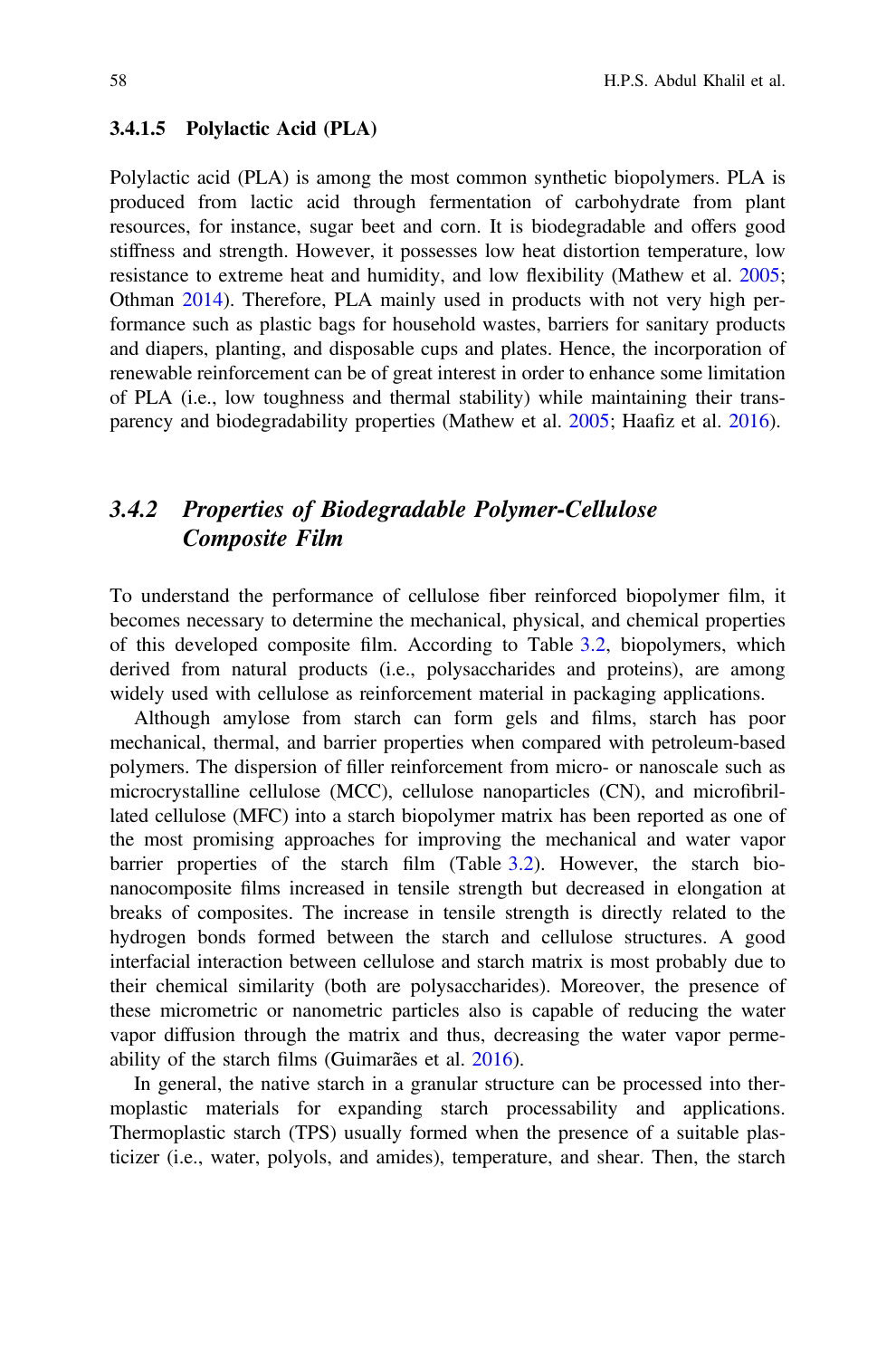| Biodegradable<br>polymer (matrix) | Type of cellulose<br>(reinforcement) | Film characteristics and<br>improvement                                                                                                            | References                                           |
|-----------------------------------|--------------------------------------|----------------------------------------------------------------------------------------------------------------------------------------------------|------------------------------------------------------|
| Starch                            | MCC                                  | Addition of MCC improved<br>tensile strength and water<br>resistance of starch film                                                                | Wittaya<br>(2009)                                    |
|                                   | Cellulose<br>nanoparticles<br>(CN)   | Addition of CN improved the<br>tensile strength, thermal<br>stability, and water vapor<br>barrier of starch film                                   | Chang et al.<br>(2010)                               |
|                                   | MFC                                  | Addition of MFC increased the<br>tensile strength and decreased<br>the water vapor permeability                                                    | Guimarães<br>et al. (2016)                           |
| Thermoplastic<br>Starch (TPS)     | <b>MCC</b>                           | Addition of MCC improved<br>the thermal stability, tensile<br>strength, dynamic mechanical<br>and water vapor barrier<br>properties of TPS film    | Ma et al.<br>(2008),<br>Rico et al.<br>(2016)        |
|                                   | Cellulose<br>nanocrystals<br>(CNC)   | Addition of CNC improved<br>the tensile strength and water<br>vapor permeability of TPS film                                                       | González<br>et al. $(2015)$                          |
|                                   | Cellulose<br>nanofiber (CNF)         | Addition of CNF improved the<br>mechanical and water vapor<br>barrier properties as well as<br>storage modulus and<br>degradation rate of TPS film | Babaee et al.<br>(2015)                              |
| Alginate                          | NCC                                  | Incorporation of NCC<br>improved film mechanical<br>(except elongation), water<br>vapor permeability, and<br>thermal properties                    | Hug et al.<br>(2012)                                 |
|                                   | NFC                                  | Incorporation of CNF<br>improved film water resistance<br>and mechanical properties as<br>well as decreased<br>biodegradation time                 | Deepa et al.<br>(2016)                               |
| Kappa-carrageenan                 | <b>NCC</b>                           | Incorporation of NCC showed<br>good dispersion, superior<br>mechanical properties, and<br>thermal stability of film                                | Zarina and<br>Ahmad<br>(2015)                        |
|                                   | <b>NFC</b>                           | Addition of CNF improves the<br>tensile strength, water vapor<br>transmission rate, and oxygen<br>transmission rate of film                        | Savadekar<br>et al. (2012)                           |
| Agar                              | NCC                                  | Film transparency decreased.<br>Addition of NCC improved<br>film mechanical, thermal, and<br>water vapor barrier properties                        | Rhim et al.<br>(2015).<br>Shankar and<br>Rhim (2016) |

<span id="page-10-0"></span>Table 3.2 Properties of cellulose reinforced biopolymer film by casting method

(continued)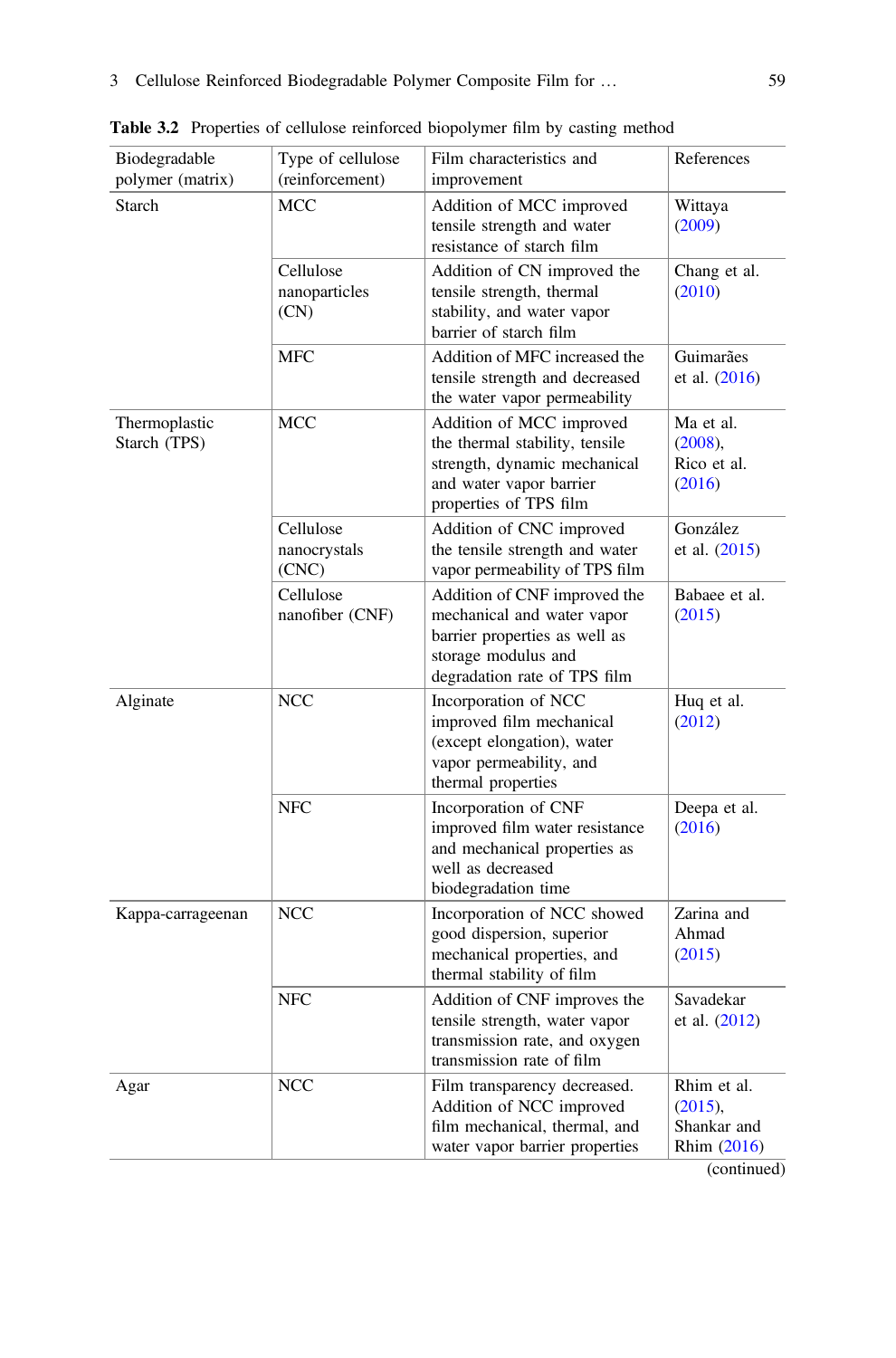| Biodegradable<br>polymer (matrix) | Type of cellulose<br>(reinforcement)                   | Film characteristics and<br>improvement                                                                                                                    | References                           |
|-----------------------------------|--------------------------------------------------------|------------------------------------------------------------------------------------------------------------------------------------------------------------|--------------------------------------|
| Chitosan                          | Cellulose<br>nanoparticles<br>(CN)                     | Chitosan/CN indicated<br>excellent antimicrobial<br>properties and thermal stability                                                                       | Dehnad et al.<br>(2014)              |
|                                   | Cellulose<br>whiskers (CW)                             | Addition of CW increased<br>tensile strength of chitosan<br>film. This nanocomposite film<br>displayed excellent thermal<br>stability and water resistance | Li et al.<br>(2009)                  |
|                                   | Nanocrystalline<br>cellulose (NCC)                     | Addition of NCC improved<br>the tensile strength water<br>vapor barrier properties of<br>chitosan film                                                     | Khan et al.<br>(2012)                |
|                                   | MFC                                                    | Addition of MFC increased the<br>tensile strength, storage<br>modulus and glass transition<br>temperature of chitosan film                                 | Hassan et al.<br>(2011)              |
| Protein                           | Cellulose pulp<br>fiber                                | Cellulosic pulp fiber as<br>reinforcement improved<br>mechanical properties (except<br>elongation at breaks) of castor<br>bean cake protein film           | Oliveira et al.<br>(2015)            |
|                                   | MCC                                                    | Addition of MCC improved<br>the tensile strength, oxygen,<br>and water barrier properties of<br>soy protein isolate (SPI) film                             | Wang et al.<br>(2013)                |
|                                   | CW                                                     | CW/SPI composite film<br>showed greater tensile<br>strength, young modulus, and<br>water resistance as well as<br>thermal stability                        | Wang et al.<br>(2006)                |
|                                   | CW                                                     | CW/fish gelatin composite<br>film exhibits good mechanical<br>properties (except elongation)<br>and water vapor barrier                                    | Santos et al.<br>(2014)              |
|                                   | <b>MFC</b>                                             | Addition of MFC improved<br>the mechanical strength and<br>reduced the water vapor<br>permeability (WVP) and water<br>absorption of gelatin film           | Fadel et al.<br>(2012)               |
|                                   | <b>Bacterial</b><br>cellulose<br>nanocrystal<br>(BCNC) | Addition of BCNC improved<br>the moisture sorption, WVP<br>behavior, mechanical and<br>thermal properties of gelatin<br>film                               | George and<br>Siddaramaiah<br>(2012) |

Table 3.2 (continued)

(continued)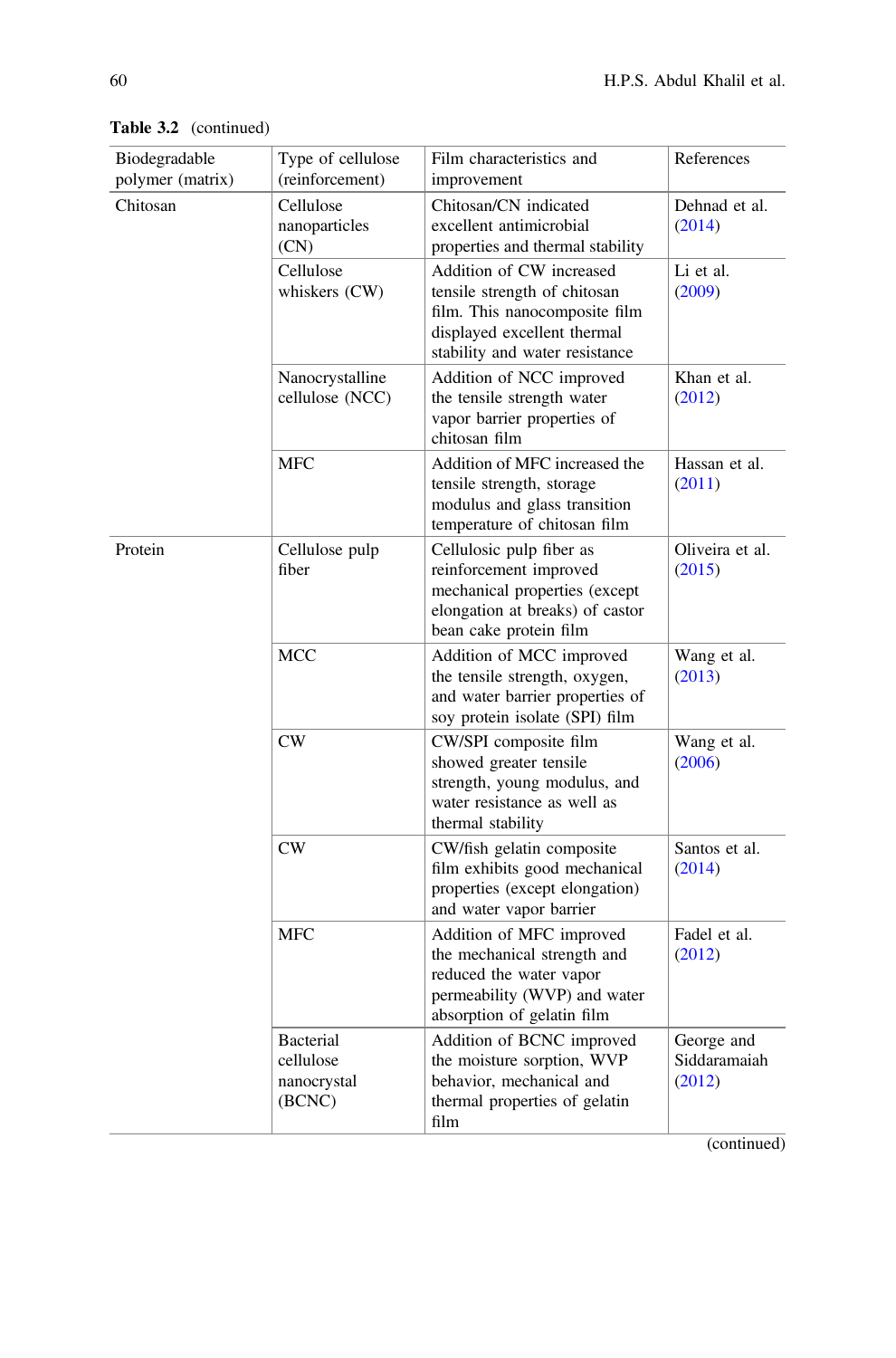| Biodegradable<br>polymer (matrix) | Type of cellulose<br>(reinforcement)                                 | Film characteristics and<br>improvement                                                                                                     | References                                            |
|-----------------------------------|----------------------------------------------------------------------|---------------------------------------------------------------------------------------------------------------------------------------------|-------------------------------------------------------|
| <b>PHB</b>                        | <b>CNC</b>                                                           | Addition of CNC improved<br>gas barrier and migration<br>properties of PHB film                                                             | Dhar et al.<br>(2015)                                 |
| <b>PHBV</b>                       | MCC or<br>ultrasound<br>modified<br>bacterial cellulose<br>$(us-BC)$ | Us-BC/PHBV show higher<br>tensile strength and modulus<br>than MCC/PHBV                                                                     | Panaitescu<br>et al. $(2013)$                         |
|                                   | CW                                                                   | CW/PHBV exhibit good<br>mechanical and thermal<br>properties                                                                                | Ten et al.<br>(2010, 2012)                            |
| PLA                               | <b>MCC</b>                                                           | Addition of MCC improved<br>the thermal stability and young<br>modulus, but decreased the<br>tensile strength and elongation<br>of PLA film | Mathew et al.<br>$(2005)$ , Haafiz<br>et al. $(2013)$ |
|                                   | Cellulose<br>nanofibril                                              | The mechanical properties of<br>cellulose nanofibril/PLA are<br>lower than poly (ethylene<br>glycol)/PLA film                               | Ou et al.<br>(2010)                                   |

Table 3.2 (continued)

granules can be fragmented, swelled, and melted, and consequently, the hydrogen bonds among the starch molecules can be disrupted. This modified starch is capable of being processed and with similar applications as conventional thermoplastic materials (Rico et al. [2016\)](#page-19-0). Nevertheless, TPS still exhibits problems such as high water absorption and low mechanical properties, which are highly affected by the relative humidity. Previous studies have reported that the incorporation of natural bio-fillers such as MCC, cellulose nanofiber (CNF), and cellulose nanocrystals (CNC) is one of the methods to enhance the performance of TPS films and develop inexpensive starch biocomposite (Table [3.2\)](#page-10-0). Similar to native starch film, TPS film reinforced with these cellulosic fibers, whiskers, and nanofibers is capable of enhancing the tensile strength and water vapor permeability of TPS film. Surprisingly, in an addition of these cellulose reinforcement materials to TPS matrix, other properties like thermal stability, storage modulus, and degradation rate of TPS films are improved as well (Table [3.2\)](#page-10-0).

Similar to starch, seaweed derivatives (alginate, carrageenan, and agar) are ideal film-forming materials. It also lacks sufficient mechanical and water vapor properties. Since cellulose possesses outstanding characteristics and properties, the incorporation of cellulose reinforcing materials such as NCC and NFC into seaweed matrix is capable of increasing the seaweed derivatives' film mechanical properties and water resistance as well as thermal properties of the seaweed film remarkably (Table [3.2](#page-10-0)). This phenomenon is actually expected due to both seaweed and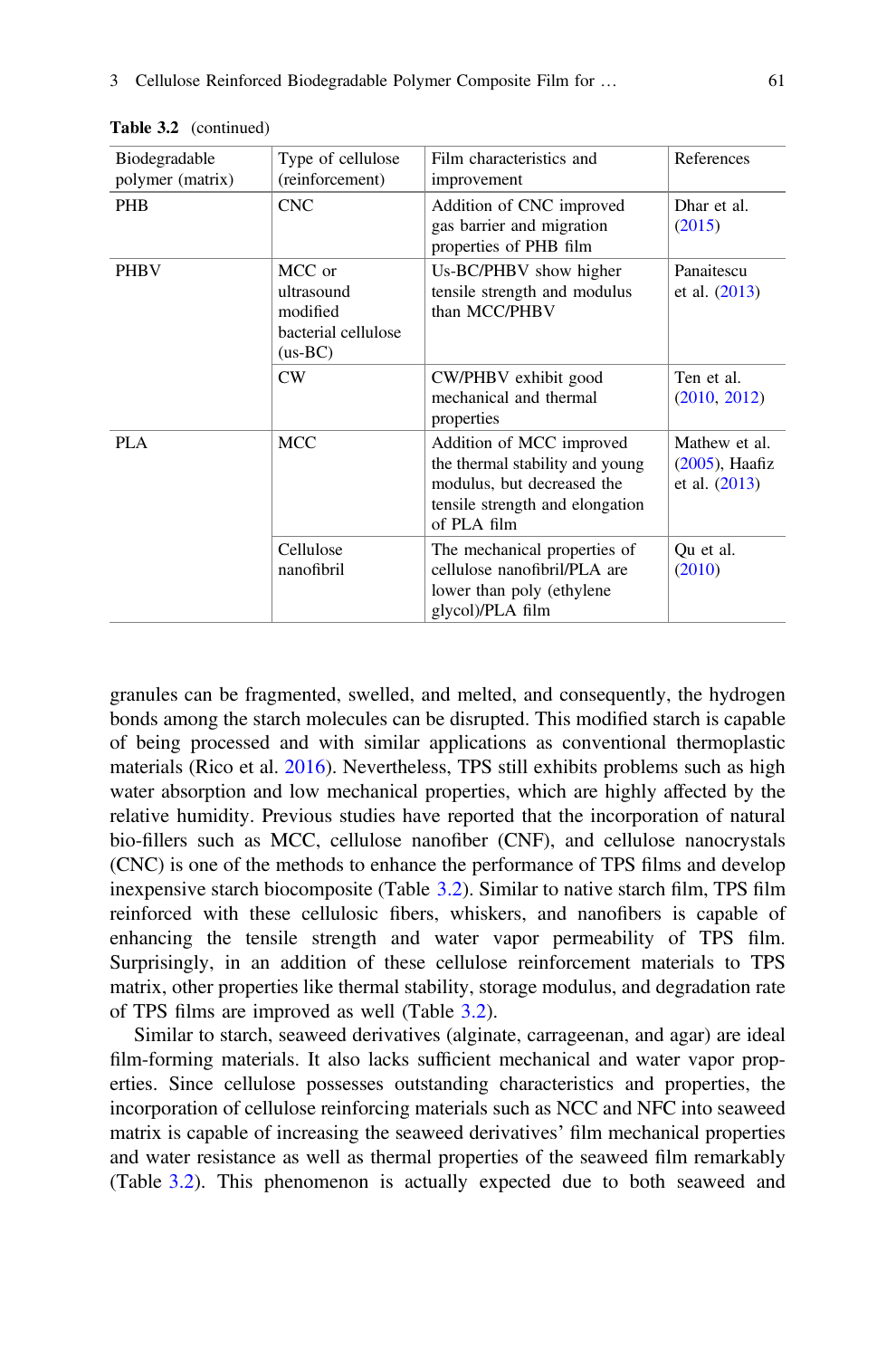cellulose are a chemical similarity. Hence, the improvement in mechanical strength and water vapor barrier properties are largely due to strong hydrogen bond networks between cellulose and seaweed and good dispersion of cellulose in the seaweed film (Deepa et al. [2016;](#page-16-0) Huq et al. [2012\)](#page-17-0).

Different from starch and seaweed, chitosan is natural antimicrobial polysaccharides that can fight against a wide variety of microorganisms (i.e., bacteria, yeast, and molds), and thus, it has been successfully used as packaging material for the preservation of food quality (Dehnad et al. [2014\)](#page-16-0). However, the inherent water sensitivity and relatively low mechanical properties of chitosan have restricted it applications especially in the wet or moist conditions (Li et al. [2009\)](#page-18-0). To solve these problems, chitosan is mixed with nanoparticles, which having at least one dimension in nanoscale (i.e., CN, CW, NCC, and MFC) to prepare composite materials with improved properties. Since chitosan and cellulose are structural similarities, they are compatible, and thus, the composite film exhibits excellent mechanical, thermal, and water vapor barrier properties as well as the capability for further extending the food shelf-life (Table [3.2](#page-10-0)).

Soy protein isolate (SPI) is one of the proteins that often used to develop edible materials for diverse applications. However, SPI application is limited by poor mechanical properties (especially flexibility) and the water sensitivity of soy protein-based materials. Although the brittleness of SPI film can be reduced by employing plasticizer, this phenomenon will lead to a significant decrease in the tensile strength and increase in the water sensibility as well (Wang et al. [2006](#page-19-0), [2013\)](#page-19-0). Therefore, to obtain flexible SPI plastic with an acceptance tensile strength, several kinds of reinforcement materials such as cellulosic pulp fiber, MCC, and CW have been studied (Table [3.2](#page-10-0)). Surprisingly, these reinforcement materials improve the tensile strength and water resistance as well as the thermal stability of SPI films. However, the incorporation of cellulosic pulp fiber in the SPI matrix is less effective as compare to the nanocellulose materials (MCC and CW) due to the load with cellulosic pulp fiber is not able to transform the composite film in a high water vapor barrier (Oliveira et al. [2015\)](#page-18-0). Therefore, it is believed that nanoscale cellulose, which contained smaller particle size, larger surface area, and more free hydroxyls on the surface, is capable of forming a crosslinking network by hydrogen bonds between the nanocellulose materials and the SPI matrix. Hence, this phenomenon improved the film's abilities as a water vapor and oxygen barrier (Wang et al. [2006](#page-19-0), [2013\)](#page-19-0).

Besides, gelatin is another protein that is widely used as a food ingredient. It can be extracted from collagen, which exists in skin, bones, and animal tissue, by boiling them after alkali or acid pretreatment. However, the source, age of the animal, and type of collagen will affect the properties of the gelatin. Therefore, most of the gelatin exhibits poor mechanical properties and water sensitivity. Studies have reported that the use of nanocellulose materials as reinforcement has markedly improved the moisture sorption, water vapor permeability behavior, and mechanical as well as thermal properties of gelatin film, as shown in Table [3.2.](#page-10-0)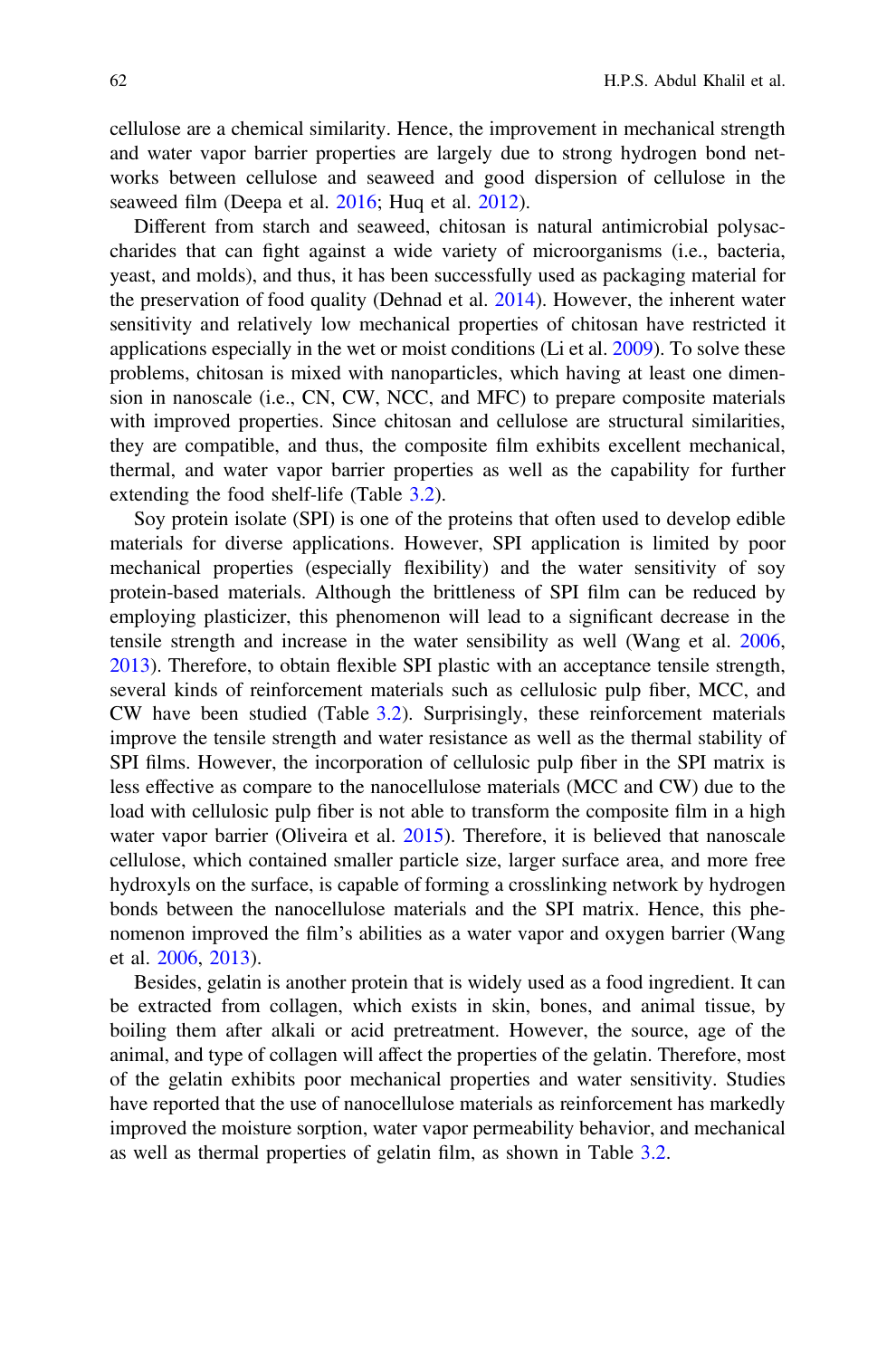PHA (polyhydroxyalkanoates) and PLA (polylactic acid) are both bio-polyesters that have attracted special interest recently due to they are synthesized from renewable resources and possess excellent properties. For PHA, the homopolymer poly(3-hydroxybutyrate) (PHB) has been more extensively studied since it presents mechanical properties similar to those of conventional petroleum-based polymers. Although PHB exhibits a relatively high melting and glass transition temperature as well as great stiffness, it presents some drawbacks like brittleness and low thermal stability and thus, making it unstable during melt processing and limiting its applicability (Martínez-Sanz et al. [2014\)](#page-18-0). The reinforcement of PHB with CNC has further improved the properties like a gas barrier of PHB film as crystalline cellulose has the capability to form a network-like structure within biopolymer matrix (Table [3.2](#page-10-0)). Besides, the toughness of PHB can be enhanced by forming a copolymer of hydroxybuterate and hydroxyvalerate (HV)—PHBV. Although PHBV exhibits low stiffness, low brittleness, and low melting temperature without reducing the thermal stability of the material, it rather low crystallinity due to the present of HV content will impair the barrier properties of the polymeric materials. Recent studies have reported that MCC, ultrasound modified bacterial cellulose (us-BC), and CW are capable of enhancing this limitation (Table [3.2\)](#page-10-0). This is due to the strong interaction between the nanocellulose materials and their high aspect ratio.

Similar to other biopolymers, PLA has its own drawbacks such as low thermal stability, low water vapor, and gas barrier properties, as well as it possesses limited use in the high-temperature environment. Reinforcing fillers such as MCC and cellulose nanofibrils are capable of improving PLA properties (Table [3.2\)](#page-10-0). However, the mechanical properties decreased with increasing MCC content due to poor dispersion of MCC in PLA matrix and subsequent chain restriction movement, respectively (Haafiz et al. [2013](#page-17-0)). In contrast, the mechanical properties are increased when the cellulose nanofibrils and poly(ethylene glycol) (PEG) are added to the PLA matrix. This phenomenon shows that addition of PEG gives positive effects to the mechanical properties of the composite film. Besides using as a plasticizer, PEG also acts as a compatibilizer between PLA matrix and cellulose nanofibrils to improve their interaction and prevent the aggregation of nanofibrils (Qu et al. [2010\)](#page-18-0).

### 3.5 Packaging Applications

Today, biopolymer films, which derived from renewable resources, have been increasingly used as packaging materials, because of their great advantages as follows (Ogur and Erkan [2015](#page-18-0)):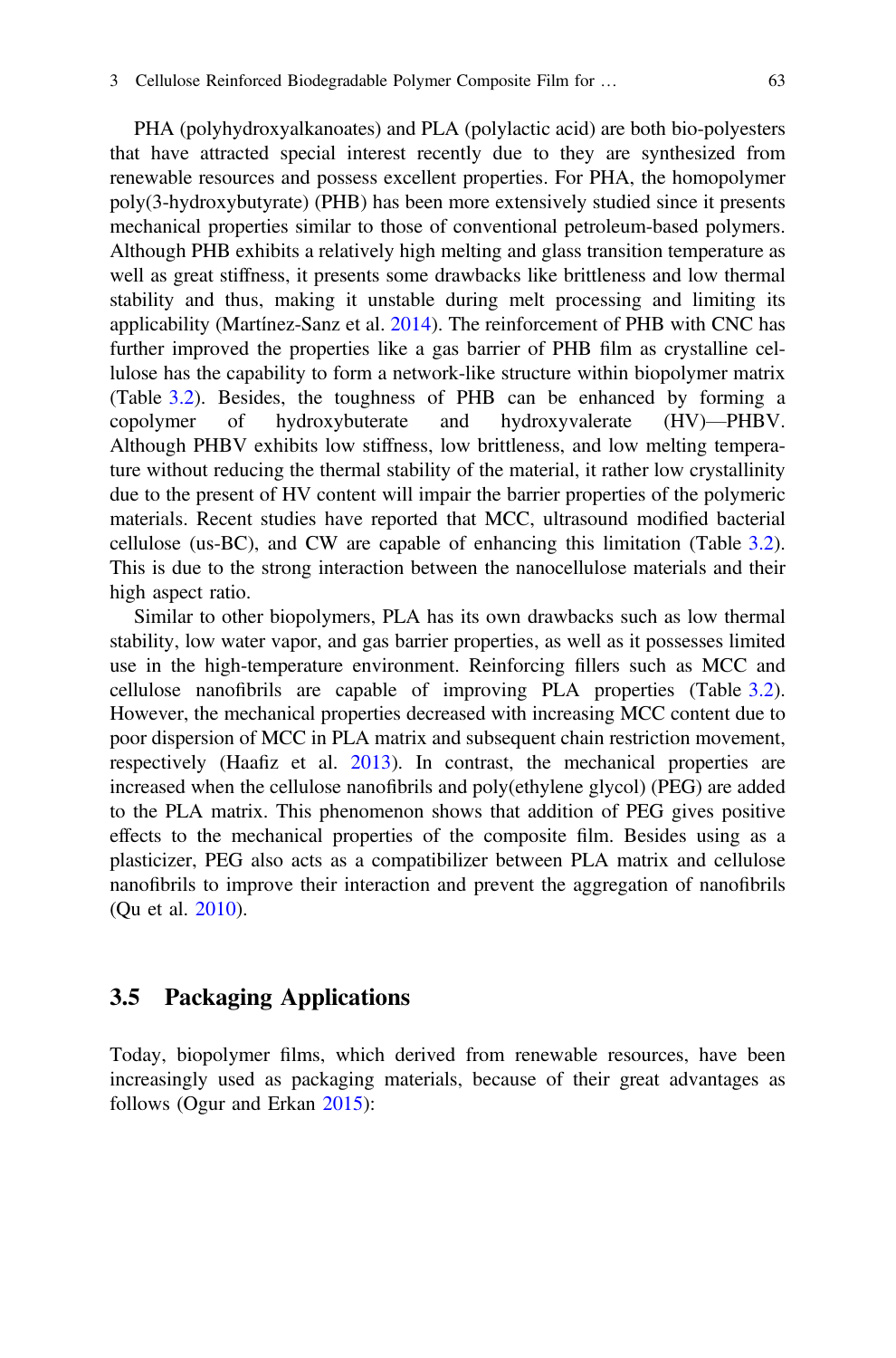- edible and biodegradable
- supplement the nutritional value of foods
- enhance organoleptic characteristics of food, such as appearance, odor, and flavor
- reducing packaging volume, weight, and waste
- incorporate antimicrobial agents and antioxidants
- extended shelf-life and improved quality of usually non-packed items
- control over inter-component migration of moisture, gases, lipids, and solutes
- individual packaging of small particulate foods (i.e., nuts and raisins)
- function as carriers for antimicrobial and antioxidant agents
- for microencapsulation and controlled release of active ingredients
- have a possible utilization in multilayer food packaging materials together with non-edible film
- low cost and abundant.

Moreover, a good packaging film for food, pharmaceutical, and electronic device packaging applications should meet below criteria (Tharanathan [2003\)](#page-19-0):

- allow for a slow but controlled respiration (reduced  $O_2$  absorption) of the commodity
- allow for a selective barrier to gases (i.e.,  $CO<sub>2</sub>$ ) and water vapor
- creation of a modified atmosphere with respect to internal gas composition, thus regulating the ripening process and leading to shelf-life extension
- lessening the migration of lipids in confectionery industry
- maintain structural integrity (delay loss of chlorophyll) and improve mechanical handling
- serve as a vehicle to incorporate food additives (flavor, color, antioxidant, antimicrobial agent)
- prevent or reduce microbial spoilage during extended storage.

All the above criteria can be met with by biopolymers from agricultural feedstocks and other resources providing they mixed with other materials such as other biopolymers, plasticizer, and additives due to their uncertain limitations. Owing to the advantages of nano-sized cellulose, these bio-nanocomposites packaging materials have great potential in enhancing the food quality, safety, and stability as an innovative packaging and processing technology. The unique benefits of the natural biopolymer packaging may open a new possibility product development in various edible and non-edible packaging industries.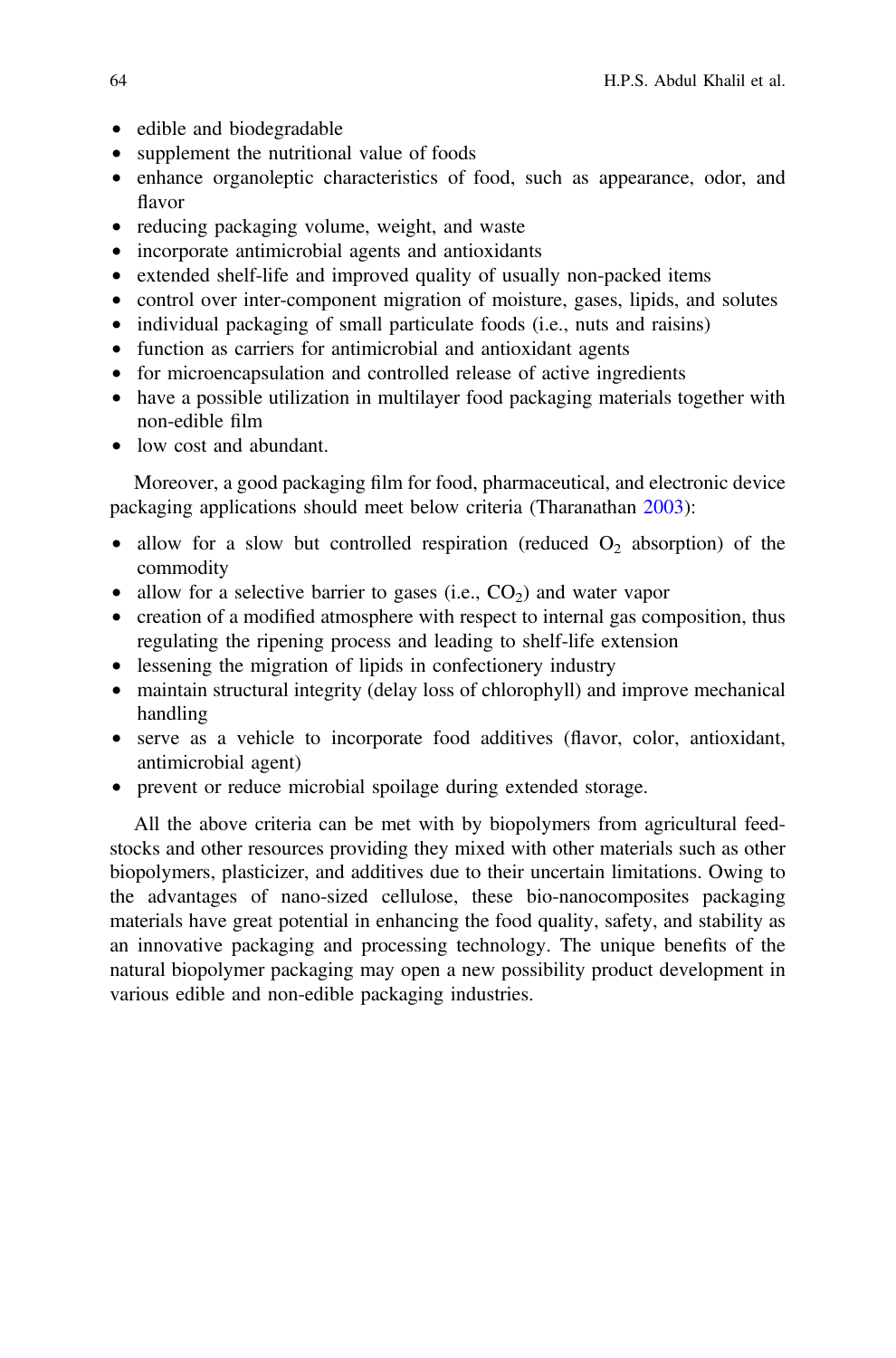# <span id="page-16-0"></span>3.6 Conclusion and Future Perspective

This chapter shows that nanocellulose reinforced biodegradable polymer-based film is of great potential and benefit to use as packaging material. Nevertheless, the development of bionanocomposite film is still at the initial stage. In order to widen the application of bio-nanocellulose composite packaging films across various industries, several aspects regarding their quality, cost, and utility must be considered for future development and application.

Acknowledgements All the authors are gratefully acknowledged Ministry of Higher Education for the Fundamental Research Grant Scheme—Malaysia's Rising Star Award 2015 (FRGS-203/PTEKIND/6711531).

# References

- Abdul Khalil HPS, Saurabh CK, Adnan AS et al (2016) A review on chitosan-cellulose blends and nanocellulose reinforced chitosan biocomposites: Properties and their applications. Carbohydr Polym 150:216–226
- Ashori A, Nourbakhsh A (2010) Performance properties of microcrystalline cellulose as a reinforcing agent in wood plastic composites. Compos Part B Eng 41(7):578–581
- Azeredo H, Mattoso LHC, Wood D et al (2009) Nanocomposite edible films from mango puree reinforced with cellulose nanofibers. J Food Sci 74(5):N31–N35
- Babaee M, Jonoobi M, Hamzeh Y et al (2015) Biodegradability and mechanical properties of reinforced starch nanocomposites using cellulose nanofibers. Carbohydr Polym 132:1–8
- Besbes I, Alila S, Boufi S (2011) Nanofibrillated cellulose from TEMPO-oxidized eucalyptus fibres: effect of the carboxyl content. Carbohydr Polym 84(3):975–983
- Bilbao-Sainz C, Bras J, Williams T et al (2011) HPMC reinforced with different cellulose nano-particles. Carbohydr Polym 86(4):1549–1557
- Bledzki AK, Gassan J (1999) Composites reinforced with cellulose based fibres. Prog Polym Sci 24(2):221–274
- Boldizar A, Klason C, Kubat J et al (1987) Prehydrolyzed cellulose as reinforcing filler for thermoplastics. Int J Polym Mater 11(4):229–262
- Bourtoom T (2009) Edible protein films: properties enhancement. Int Food Res J 16(1):1–9
- Bras J, Hassan ML, Bruzesse C et al (2010) Mechanical, barrier, and biodegradability properties of bagasse cellulose whiskers reinforced natural rubber nanocomposites. Ind Crops Prod 32 (3):627–633
- Brinchi L, Cotana F, Fortunati E (2013) Production of nanocrystalline cellulose from lignocellulosic biomass: technology and applications. Carbohydr Polym 94(1):154–169
- Chang PR, Jian R, Zheng P et al (2010) Preparation and properties of glycerol plasticized-starch (GPS)/cellulose nanoparticle (CN) composites. Carbohydr Polym 79(2):301–305
- Deepa B, Abraham E, Pothan LA et al (2016) Biodegradable nanocomposite films based on sodium alginate and cellulose nanofibrils. Mater 9:1–11
- Dehnad D, Mirzaei H, Emam-Djomeh Z et al (2014) Thermal and antimicrobial properties of chitosan–nanocellulose films for extending shelf life of ground meat. Carbohydr Polym 109:148–154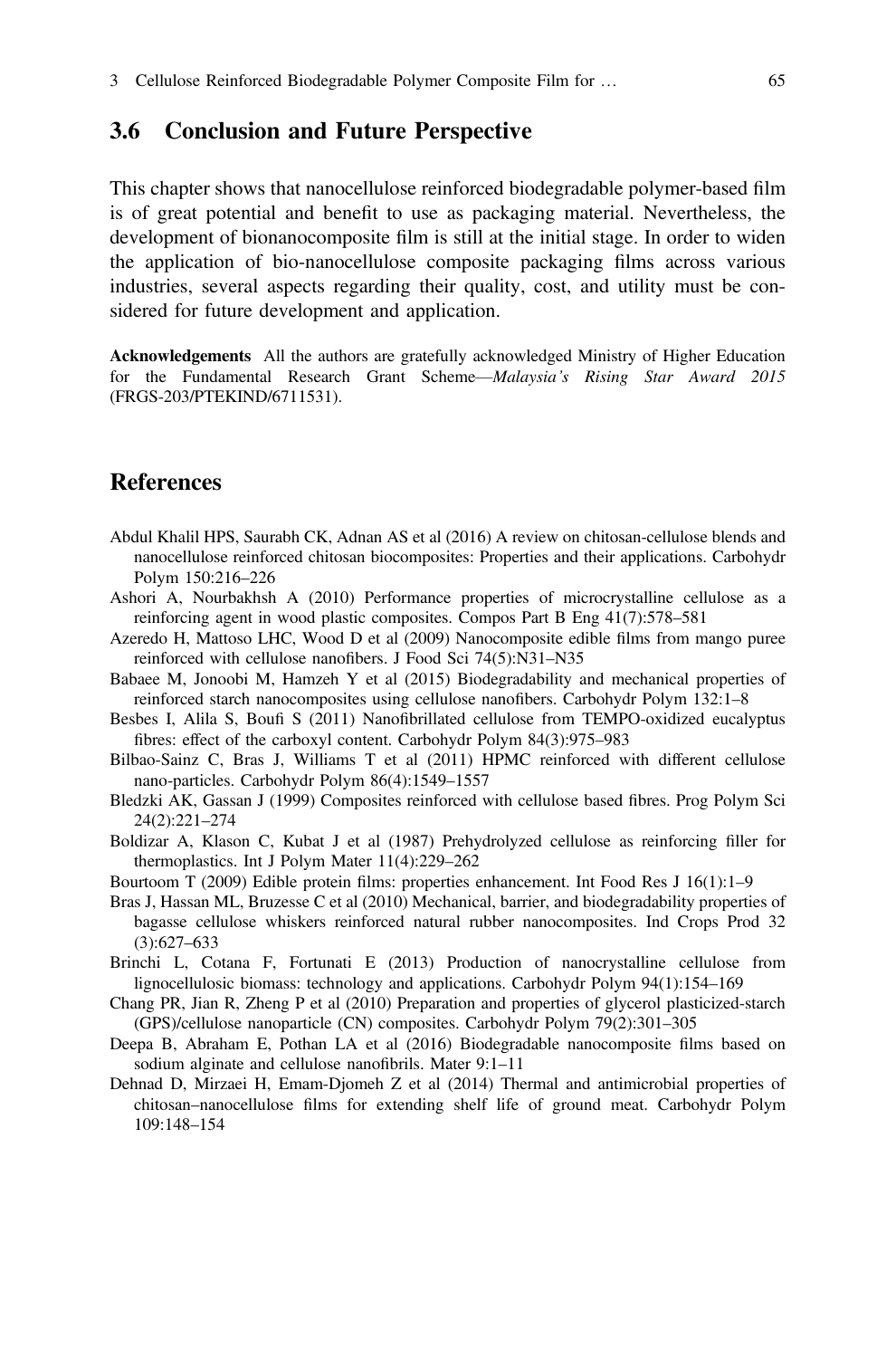- <span id="page-17-0"></span>Dhar P, Bhardwaj U, Kumar A et al (2015) Poly (3-hydroxybutyrate)/cellulose nanocrystal films for food packaging applications: Barrier and migration studies. Polym Eng Sci 55(10):2388– 2395
- Dogan N, McHugh TH (2007) Effects of microcrystalline cellulose on functional properties of hydroxy propyl methyl cellulose microcomposite films. J Food Sci 72(1):E016–E022
- Dufresne A, Dupeyre D, Vignon MR (2000) Cellulose microfibrils from potato tuber cells: processing and characterization of starch–cellulose microfibril composites. J Appl Polym Sci 76(14):2080–2092
- Fabra MJ, López-Rubio A, Ambrosio-Martín J et al (2016a) Improving the barrier properties of thermoplastic corn starch-based films containing bacterial cellulose nanowhiskers by means of PHA electrospun coatings of interest in food packaging. Food Hydrocolloid 61:261–268
- Fabra MJ, Pardo P, Martínez‐Sanz M et al (2016b) Combining polyhydroxyalkanoates with nanokeratin to develop novel biopackaging structures. J Appl Polym Sci 133(2):1–12
- Fadel SM, Hassan M, Oksman K (2012). Improving tensile strength and moisture barrier properties of gelatin using microfibrillated cellulose. J Compos Mater 47(16):1977–1985
- Favier V, Chanzy H, Cavaille JY (1995) Polymer nanocomposites reinforced by cellulose whiskers. Macromolecules 28(18):6365–6367
- George J, Siddaramaiah (2012) High performance edible nanocomposite films containing bacterial cellulose nanocrystals. Carbohydr Polym 87(3):2031–2037
- Gindl W, Keckes J (2005) All-cellulose nanocomposite. Polym 46(23):10221–10225
- González K, Retegi A, González A et al (2015) Starch and cellulose nanocrystals together into thermoplastic starch bionanocomposites. Carbohydr Polym 117:83–90
- Guimarães IC, dos Reis KC, Menezes EGT et al (2016) Cellulose microfibrillated suspension of carrots obtained by mechanical defibrillation and their application in edible starch films. Ind Crops Prod 89:285–294
- Haafiz MM, Hassan A, Zakaria Z et al (2013) Properties of polylactic acid composites reinforced with oil palm biomass microcrystalline cellulose. Carbohydr Polym 98(1):139–145
- Haafiz MM, Hassan A, Khalil HA et al (2016) Exploring the effect of cellulose nanowhiskers isolated from oil palm biomass on polylactic acid properties. Int J Biol Macromolec 85:370– 378
- Hassan ML, Hassan EA, Oksman KN (2011) Effect of pretreatment of bagasse fibers on the properties of chitosan/microfibrillated cellulose nanocomposites. J Mater Sci 46(6):1732–1740
- Helbert W, Cavaille JY, Dufresne A (1996) Thermoplastic nanocomposites filled with wheat straw cellulose whiskers. Part I: processing and mechanical behavior. Polym Compos 17(4):604–611
- Hu D, Wang H, Wang L (2016) Physical properties and antibacterial activity of quaternized chitosan/carboxymethyl cellulose blend films. LWT—Food Sci Technol 65:398–405
- Huq T, Salmieri S, Khan A et al (2012) Nanocrystalline cellulose (NCC) reinforced alginate based biodegradable nanocomposite film. Carbohydr Polym 90:1757–1763
- Jawaid MHPS, Khalil HA (2011) Cellulosic/synthetic fibre reinforced polymer hybrid composites: a review. Carbohydr Polym 86(1):1–18
- Jiménez A, Fabra MJ, Talens P et al (2012) Edible and biodegradable starch films: a review. Food Bioprocess Tech 5(6):2058–2076
- Jonoobi M, Harun J, Mathew AP et al (2010) Mechanical properties of cellulose nanofiber (CNF) reinforced polylactic acid (PLA) prepared by twin screw extrusion. Compos Sci Technol 70(12):1742–1747
- Joye IJ, McClements DJ (2014) Biopolymer-based nanoparticles and microparticles: fabrication, characterization, and application. Curr Opin Colloid Interface Sci 9(5):417–427
- Kalia S, Boufi S, Celli A et al (2014) Nanofibrillated cellulose: surface modification and potential applications. Colloid Polym Sci 292(1):5–31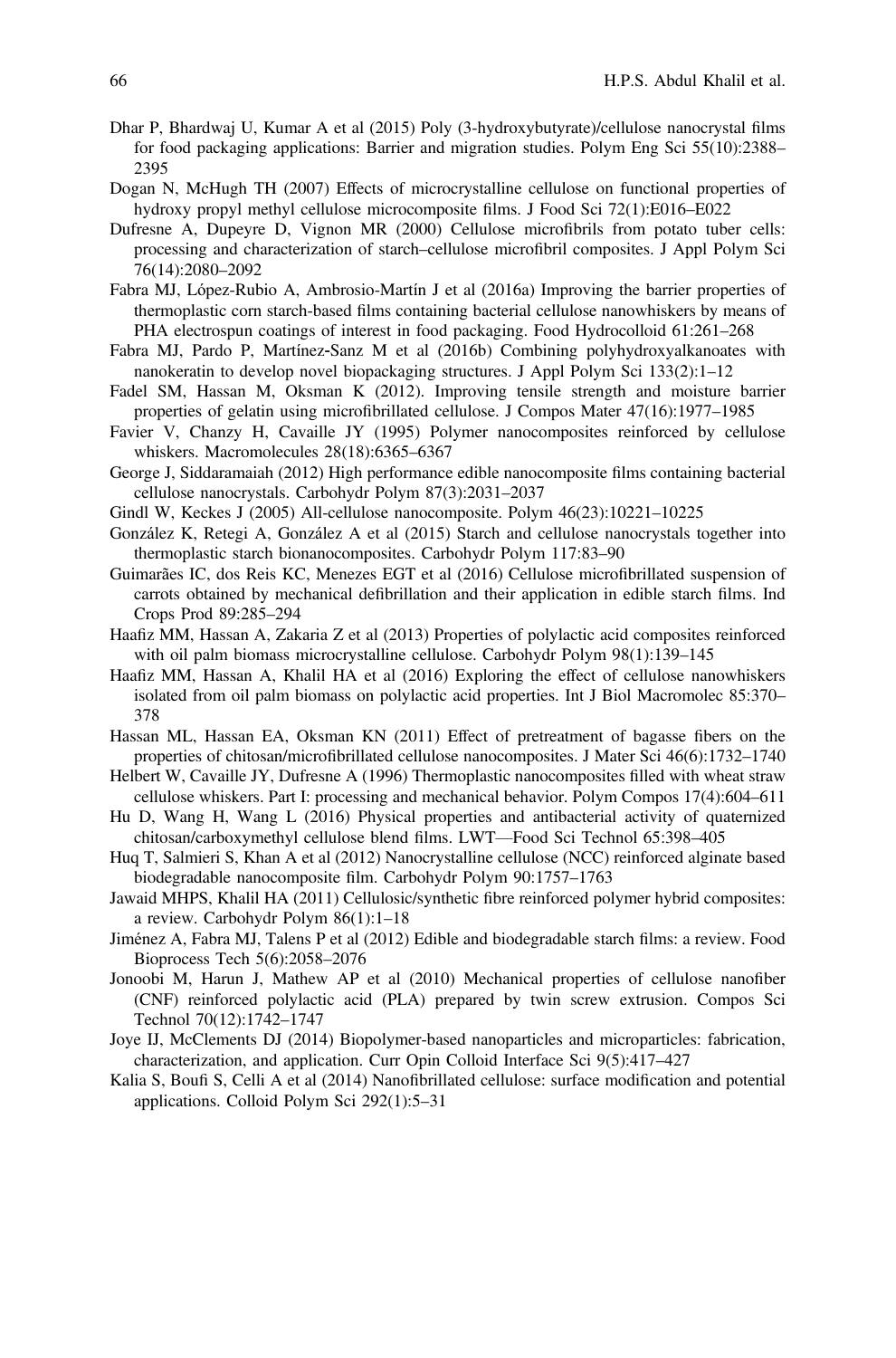- <span id="page-18-0"></span>Khan A, Khan RA, Salmieri S et al (2012) Mechanical and barrier properties of nanocrystalline cellulose reinforced chitosan based nanocomposite films. Carbohydr Polym 90(4):1601–1608
- Li Q, Zhou J, Zhang L (2009) Structure and properties of the nanocomposite films of chitosan reinforced with cellulose whiskers. J Polym Sci Part B Polym Phys 47(11):1069–1077
- Liu D, Zhong T, Chang PR et al (2010) Starch composites reinforced by bamboo cellulosic crystals. Bioresour Technol 101(7):2529–2536
- Luo S, Netravali AN (1999) Interfacial and mechanical properties of environment-friendly "green" composites made from pineapple fibers and poly (hydroxybutyrate-co-valerate) resin. J Mater Sci 34(15):3709–3719
- Ma X, Chang PR, Yu J (2008) Properties of biodegradable thermoplastic pea starch/carboxymethyl cellulose and pea starch/microcrystalline cellulose composites. Carbohydr Polym 72(3):369– 375
- Martínez-Sanz M, Villano M, Oliveira C et al (2014) Characterization of polyhydroxyalkanoates synthesized from microbial mixed cultures and of their nanobiocomposites with bacterial cellulose nanowhiskers. N Biotechnol 31(4):364–376
- Martínez‐Sanz M, Lopez‐Rubio A, Villano M et al (2016) Production of bacterial nanobiocomposites of polyhydroxyalkanoates derived from waste and bacterial nanocellulose by the electrospinning enabling melt compounding method. J Appl Polym Sci 133(2):1–14
- Mathew AP, Oksman K, Sain M (2005) Mechanical properties of biodegradable composites from poly lactic acid (PLA) and microcrystalline cellulose (MCC). J Appl Polym Sci 97(5):2014– 2025
- Moon RJ, Martini A, Nairn J et al (2011) Cellulose nanomaterials review: structure, properties and nanocomposites. Chem Soc Rev 40(7):3941–3994
- Moroa L (2001) Starch-based biodegradable materials suitable for thermoforming packaging. Starch/Stärke 53:368–371
- Nishino T, Matsuda I, Hirao K (2004) All-cellulose composite. Macromolecules 37(20):7683– 7687
- Ogur S, Erkan N (2015) The physicochemical properties of edible protein films. Ital J Food Sci 27  $(1):1F$
- Oliveira TG, Makishi GLA, Chambi HNM et al (2015) Cellulose fiber reinforced biodegradable films based on proteins extracted from castor bean (Ricinus communis L.) cake. Ind Crops Prod 67:355–363
- Osong SH, Norgren S, Engstrand P (2016) Processing of wood-based microfibrillated cellulose and nanofibrillated cellulose, and applications relating to papermaking: a review. Cellulose 23 (1):93–123
- Othman SH (2014) Bio-nanocomposite materials for food packaging applications: types of biopolymer and nano-sized filler. Agric Agric Sci Procedia 2:296–303
- Panaitescu DM, Casarica A, Stanescu PO et al (2013) Comparative analysis of bacterial and microcrystalline celluloses as reinforcements for poly (3-hydroxybutyrate-co-3-hydroxyvalerate). Mater Plast 50(4):236–240
- Phan The D, Debeaufort F, Voilley A et al (2009) Biopolymer interactions affect the functional properties of edible films based on agar, cassava starch and arabinoxylan blends. J Food Eng 90:548–558
- Qu P, Gao Y, Wu G et al (2010) Nanocomposites of poly (lactic acid) reinforced with cellulose nanofibrils. BioResources 5(3):1811–1823
- Rodríguez‐Castellanos W, Flores‐Ruiz FJ, Martínez‐Bustos F et al (2015) Nanomechanical properties and thermal stability of recycled cellulose reinforced starch–gelatin polymer composite. J Appl Polym Sci 132(14):1–7
- Rhim JW, Reddy JP, Luo X (2015) Isolation of cellulose nanocrystals from onion skin and their utilization for the preparation of agar-based bio-nanocomposites films. Cellulose 22:407–420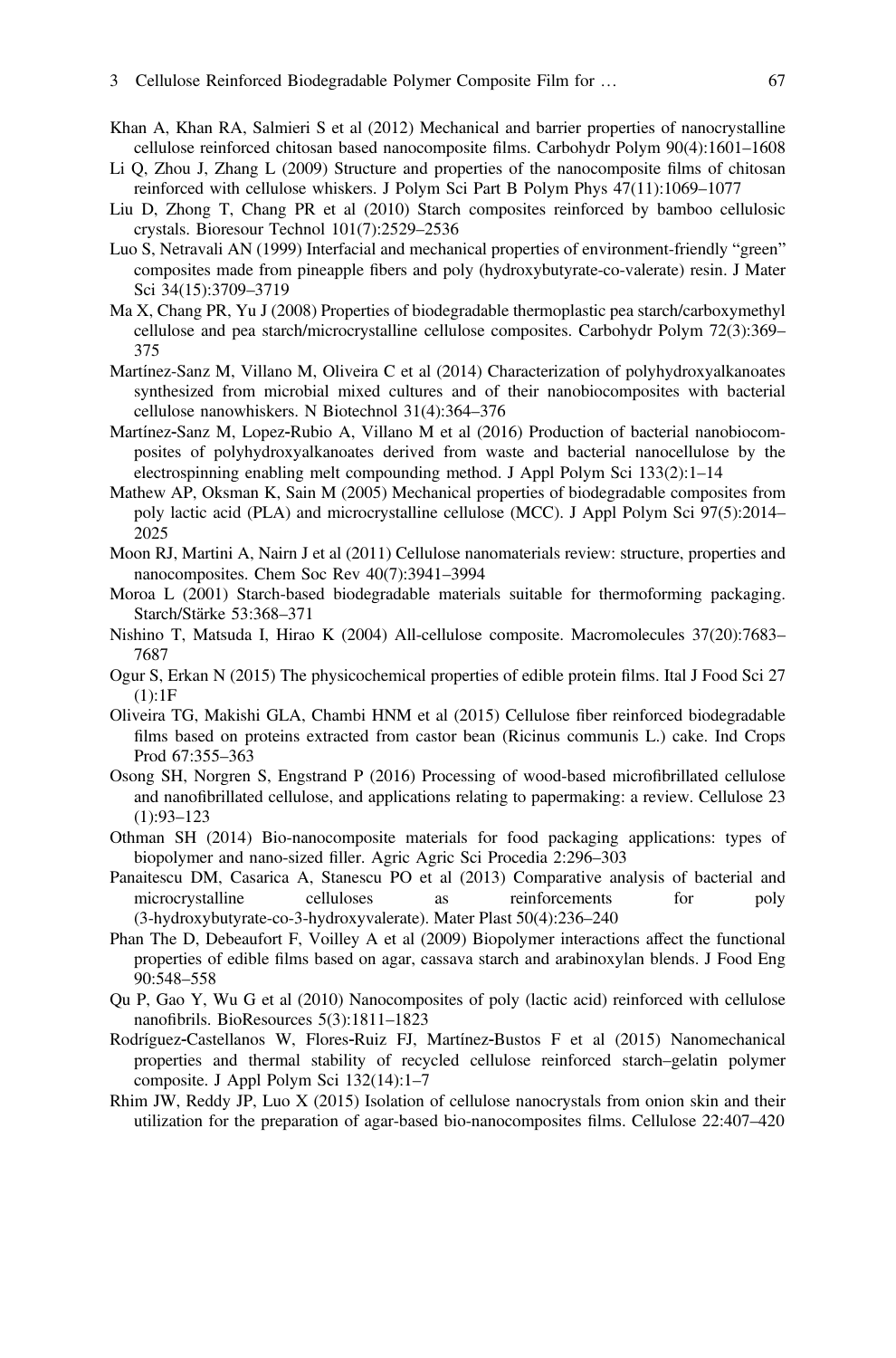- <span id="page-19-0"></span>Rico M, Rodríguez-Llamazares S, Barral L et al (2016) Processing and characterization of polyols plasticized-starch reinforced with microcrystalline cellulose. Carbohydr Polym 149:83–93
- Santos TM, de Sá Men, Filho MS, Caceres CA et al (2014) Fish gelatin films as affected by cellulose whiskers and sonication. Food Hydrocoll 41:113–118
- Savadekar NR, Karande VS, Vigneshwaran N et al (2012) Preparation of nano cellulose fibres and its application in kappa-carrageenan based film. Int J Biol Macromolec 51:1008–1013
- Saxena A, Elder TJ, Ragauskas AJ (2011) Moisture barrier properties of xylan composite films. Carbohydr Polym 84(4):1371–1377
- Shankar S, Rhim JW (2016) Preparation of nanocellulose from micro-crystalline cellulose: the effect on the performance and properties of agar-based composite films. Carbohydr Polym 135:18–26
- Shit SC, Shah PM (2014). Edible polymers: challenges and opportunities. J Polym 2014:1–13
- Siqueira G, Bras J, Dufresne A (2010) Cellulosic bionanocomposites: a review of preparation, properties and applications. Polym 2(4):728–765
- Siracusa V, Rocculi P, Romani S et al (2008) Biodegradable polymers for food packaging: a review. Trends Food Sci Tech 19(12):634–643
- Siró I, Plackett D (2010) Microfibrillated cellulose and new nanocomposite materials: a review. Cellulose 17(3):459–494
- Sirviö JA, Kolehmainen A, Liimatainen H et al (2014) Biocomposite cellulose-alginate films: promising packaging materials. Food Chem 151:343–351
- Suryanegara L, Nakagaito AN, Yano H (2009) The effect of crystallization of PLA on the thermal and mechanical properties of microfibrillated cellulose-reinforced PLA composites. Compos Sci Technol 69(7):1187–1192
- Ten E, Turtle J, Bahr D et al (2010) Thermal and mechanical properties of poly (3-hydroxybutyrate-co-3-hydroxyvalerate)/cellulose nanowhiskers composites. Polym 51 (12):2652–2660
- Ten E, Bahr DF, Li B et al (2012). Effects of cellulose nanowhiskers on mechanical, dielectric, and rheological properties of poly (3-hydroxybutyrate-co-3-hydroxyvalerate)/cellulose nanowhisker composites. Ind Eng Chem Res 51(7):2941–2951
- Tharanathan RN (2003) Biodegradable films and composite coatings: past, present and future. Trends Food Sci Technol 14(3):71–78
- Tye YY, Lee KT, Abdullah WNW et al (2016) The world availability of non-wood lignocellulosic biomass for the production of cellulosic ethanol and potential pretreatments for the enhancement of enzymatic saccharification. Renew Sustain Energy Rev 60:155–172
- Ummartyotin S, Pechyen C (2016) Microcrystalline-cellulose and polypropylene based composite: a simple, selective and effective material for microwavable packaging. Carbohydr Polym 142:133–140
- Vieira MGA, da Silva MA, dos Santos LO et al (2011) Natural-based plasticizers and biopolymer films: a review. Eur Polym J 47(3):254–263
- Wang Y, Cao X, Zhang L (2006) Effects of cellulose whiskers on properties of soy protein thermoplastics. Macromol Biosci 6(7):524–531
- Wang Z, Sun XX, Lian ZX et al (2013) The effects of ultrasonic/microwave assisted treatment on the properties of soy protein isolate/microcrystalline wheat-bran cellulose film. J Food Eng 114 (2):183–191
- Wittaya T (2009) Microcomposites of rice starch film reinforced with microcrystalline cellulose from palm pressed fiber. Int Food Res J 16(4):493–500
- Wittaya T (2012) Protein-based edible films: characteristics and improvement of properties. INTECH Open Access Publisher, Rijeka, pp 44–46
- Yang X, Zhao K, Chen GQ (2002) Effect of surface treatment on the biocompatibility of microbial polyhydroxyalkanoates. Biomaterials 23(5):1391–1397